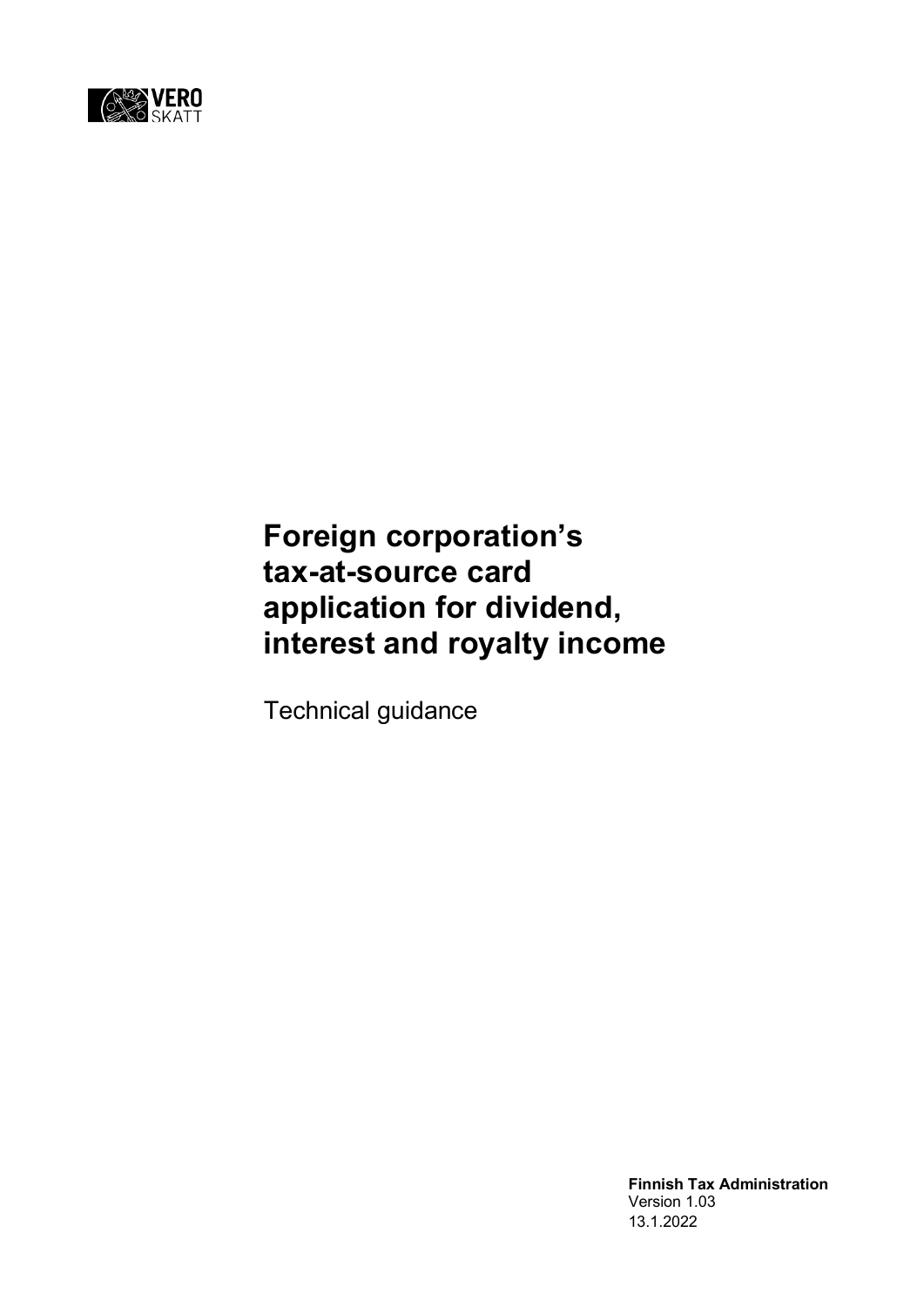# **Table of contents**

| $\mathbf 1$    |            |              |         | TECHNICAL GUIDANCE FOR ELECTRONICALLY SUBMITTED APPLICATIONS FOR TAX-<br>AT-SOURCE CARDS CONCERNING DIVIDEND, INTEREST AND ROYALTY INCOME 4 |  |
|----------------|------------|--------------|---------|---------------------------------------------------------------------------------------------------------------------------------------------|--|
|                | 1.1        |              |         |                                                                                                                                             |  |
| 2 <sup>1</sup> |            |              |         |                                                                                                                                             |  |
|                | 2.1        |              |         |                                                                                                                                             |  |
| $\mathbf{3}$   |            |              |         |                                                                                                                                             |  |
| 4              |            |              |         |                                                                                                                                             |  |
| 5              |            |              |         |                                                                                                                                             |  |
|                | 5.1<br>5.2 | 5.2.2        | 5.2.2.2 |                                                                                                                                             |  |
|                | 5.3<br>5.4 | 541<br>5.4.2 |         |                                                                                                                                             |  |
| 6              |            |              |         |                                                                                                                                             |  |
| $\overline{7}$ |            |              |         |                                                                                                                                             |  |
| 8              |            |              |         |                                                                                                                                             |  |
|                |            |              |         |                                                                                                                                             |  |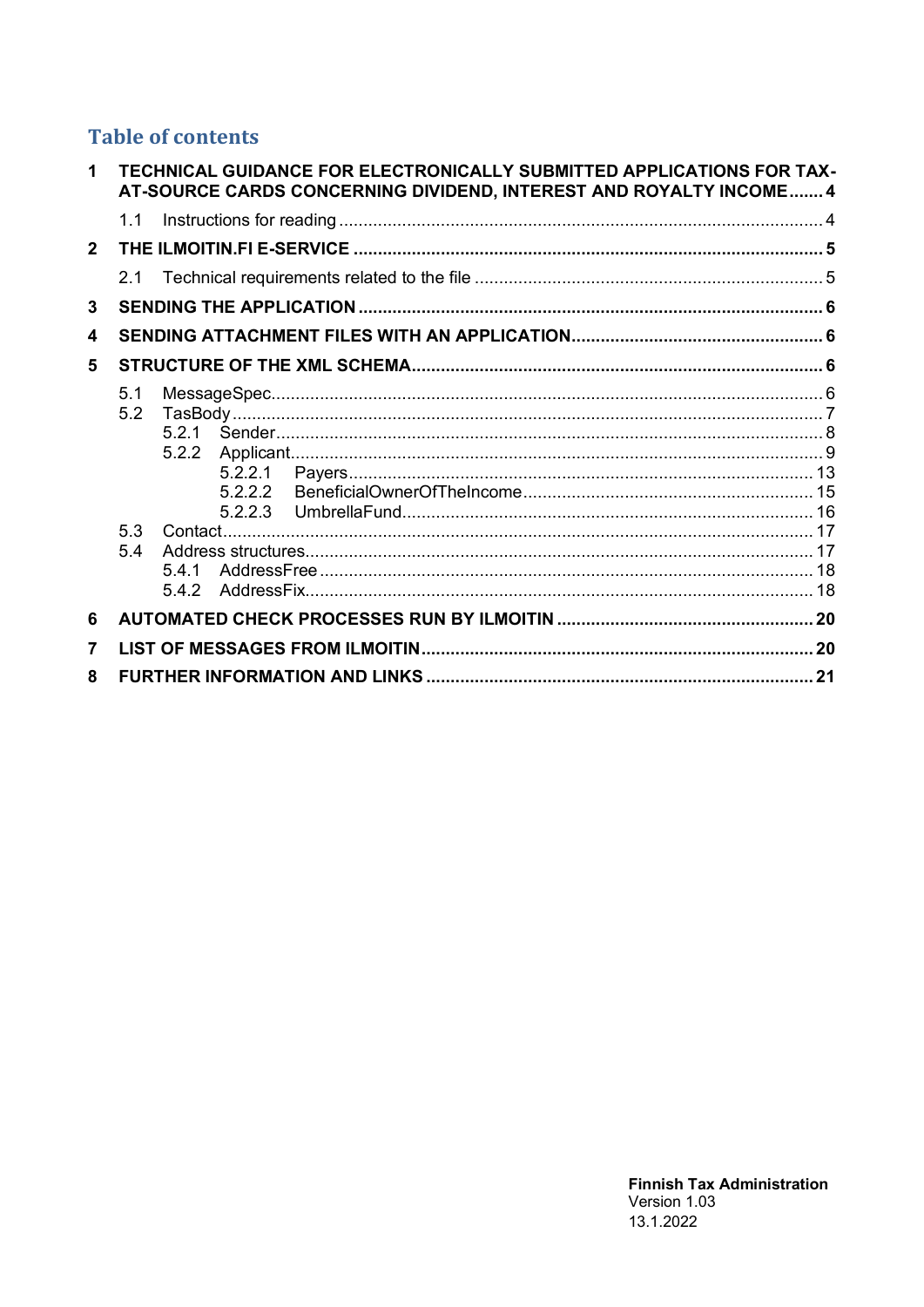# **VERSION HISTORY**

| Version | <b>Date</b> | <b>Notes</b>                                                                                                                            |
|---------|-------------|-----------------------------------------------------------------------------------------------------------------------------------------|
| 1.0     | 14.02.2020  | First version published                                                                                                                 |
| 1.01    | 15.04.2020  | Some specifications added to content                                                                                                    |
|         |             | Added guidance for following elements:<br>PreviousCardNumber, Ownership                                                                 |
| 1.02    | 26.05.2020  | Some specifications added to content based on<br>updated schema.                                                                        |
| 1.03    | 13.1.2022   | Updates to mandatory/optional requirements, for<br>example in the BeneficialOwnerOfTheIncome<br>structure                               |
|         |             | Addition of element AgentsIN for reporting an<br>identification number for the agent                                                    |
|         |             | Some specifications added to content, including the<br>elements AIIN, AgentsName and SeveralPayers, as<br>well as the Address structure |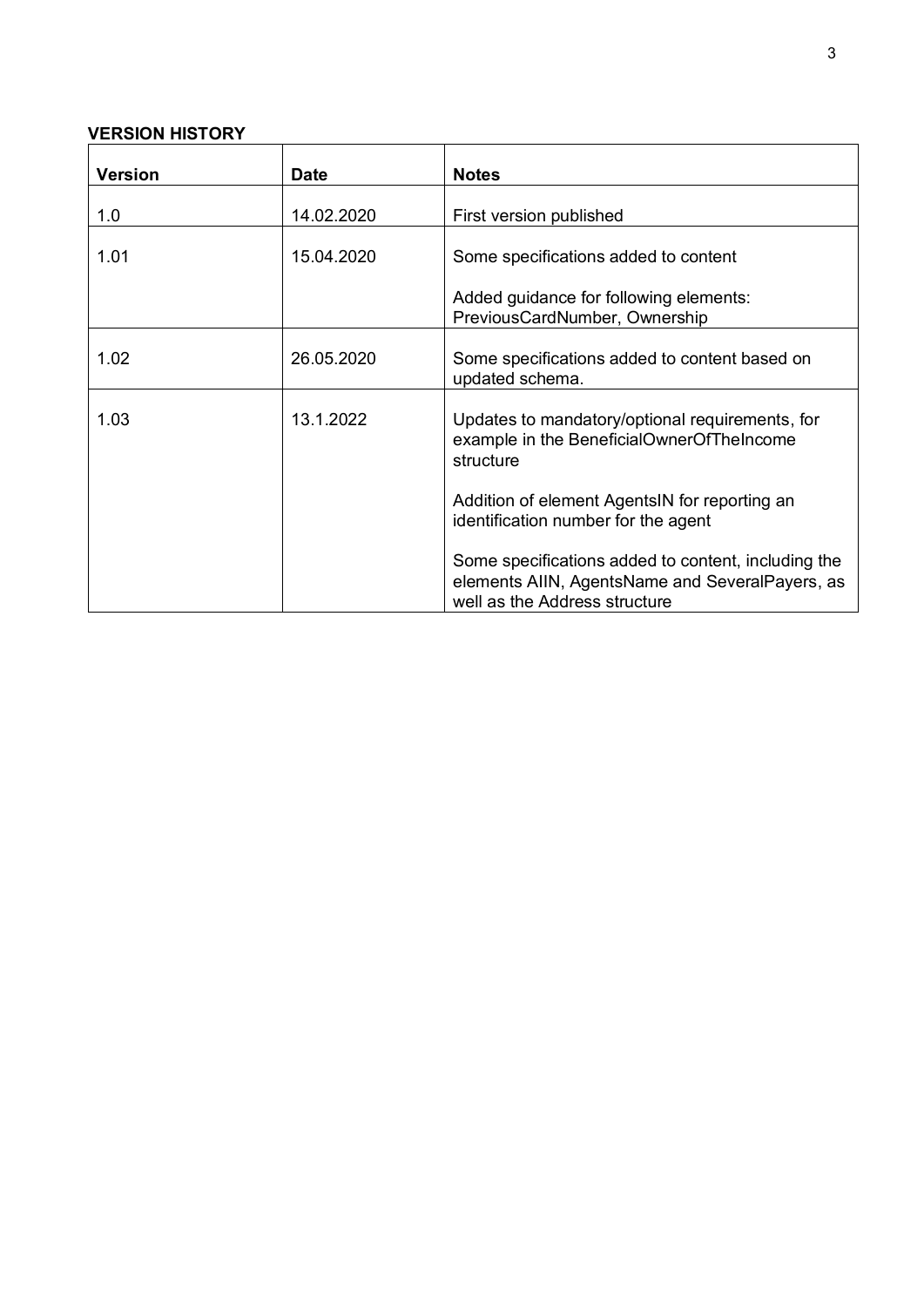# <span id="page-3-0"></span>**1 TECHNICAL GUIDANCE FOR ELECTRONICALLY SUBMITTED APPLICATIONS FOR TAX-AT-SOURCE CARDS CONCERNING DIVIDEND, INTEREST AND ROYALTY INCOME**

This guidance addresses the format requirements of online applications for tax-atsource cards, submitted by foreign corporate entities, regarding beneficiaries of dividend, interest and royalty income. The format specification must be adhered to when submitting files to the Finnish Tax Administration.

The guidance contains a description of the technical requirements and information on how applications can be sent via the Ilmoitin.fi website.

The guidance comes into force on 8 February 2022. Applications submitted on that date and later must meet the format requirements. Those who prepare an online application must pay attention to the Tax Administration's guidance for filling out [Form 6211e.](https://www.vero.fi/en/About-us/contact-us/forms/descriptions/Foreign-corporations-tax-at-source-card-application-for-dividend-interest-and-royalty-income-6211e/) Read more about tax-at-source cards and applications on the [Financial](https://vero.fi/en/businesses-and-corporations/business-operations/financial-sector/digitalisation-of-tax-at-source-applications/)  [sector and taxation](https://vero.fi/en/businesses-and-corporations/business-operations/financial-sector/digitalisation-of-tax-at-source-applications/) pages on Tax.fi.

The tax-at-source card application consists of the following main structures, listed in their required order of priority:

- MessageSpec is a structure containing the identity information of both the XML file and the party submitting the application (=the filer of the application).
- TasBody is the application for a tax-at-source card, set out as a series of recurring smaller structures.

The structures, elements and check processes in ilmoitin.fi are currently available for testing in the Ilmoitin.fi test environment (<https://testi.ilmoitin.fi/>) from 4 January 2022. They will be available and valid in the live environment [\(www.ilmoitin.fi\)](http://www.ilmoitin.fi/) on 8 February 2022.

The guidance additionally contains a link to the XML Schema and example files that fulfil the Tax Administration requirements including "Required Yes/No" (P/V). P=Pakollinen (Mandatory), V=Valinnainen (Optional).

### <span id="page-3-1"></span>**1.1 Instructions for reading**

This document is intended as a guidance for those who set up the files in the XML format containing the information flows of online applications for tax-at-source cards for dividends, interest and royalties, and submitted on behalf of multiple applicants.

The following characters may be shown in the bottom right of the element:

– 0...∞ means that the element may occur zero to "n" times

– and 1...∞ means that the element may occur one to "n" times.

If a solid frame surrounds an element, it means that the element is "Required", so it must be included in all submitted applications. Correspondingly, if a dotted line surrounds an element, it is an optional element. However, some of the data elements that the Schema denotes as optional are required; the check process of www. ilmoitin.fi verifies that they are included and that they have the appropriate contents. It is also recommended that optional elements are always given when applicable to the case in question. Necessary information not provided will be requested afterwards with an information request.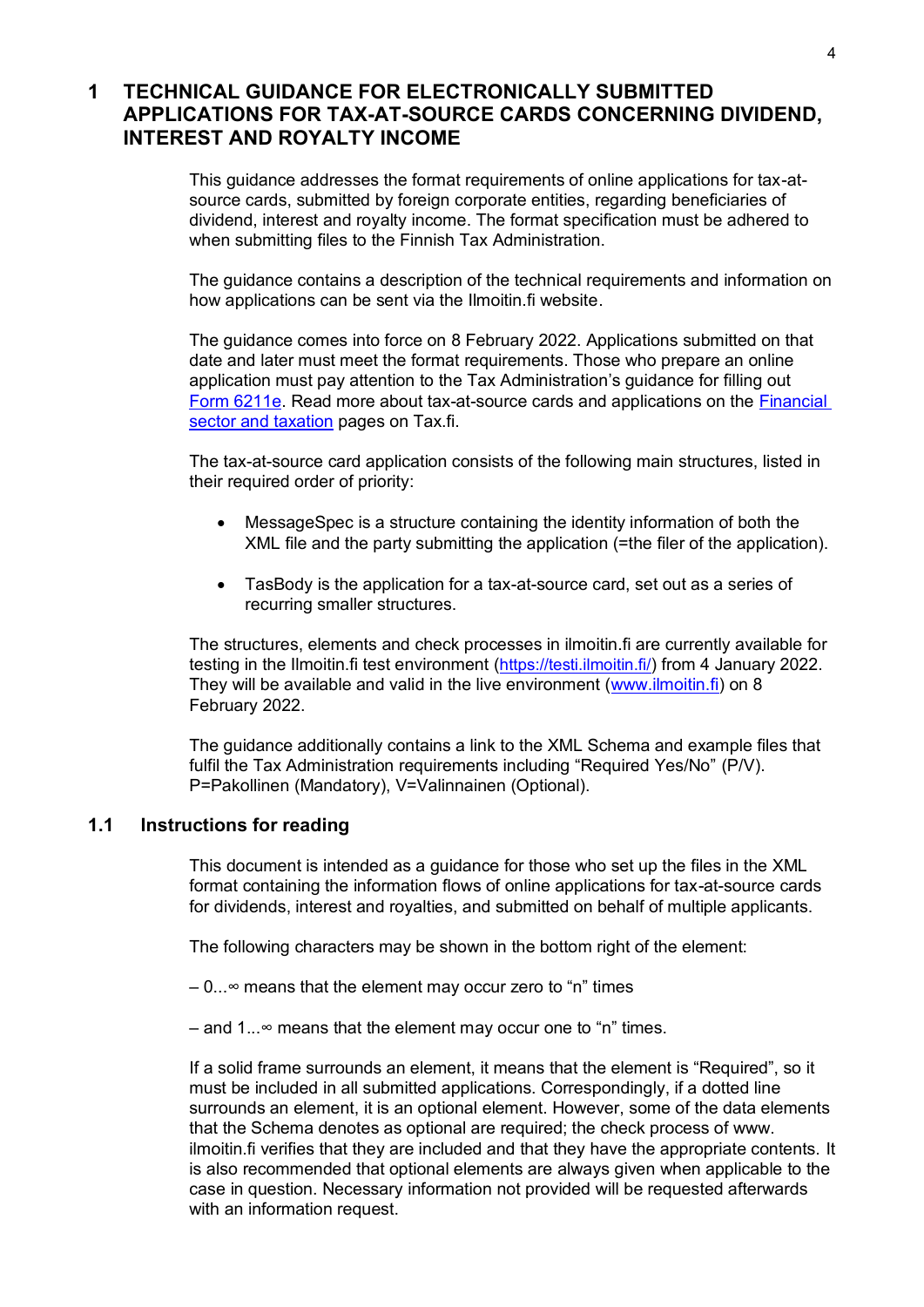# <span id="page-4-0"></span>**2 THE ILMOITIN.FI E-SERVICE**

XML-format tax-at-source applications for dividend, interest and royalty income can be submitted electronically only through www.ilmoitin.fi (when the application has been set up in accordance with this Schema). The site is accessible both over the Web with a usual browser, and through a Web Services interface. Both test and live environments are available. The address of the test environment is [https://testi.ilmoitin.fi/.](https://testi.ilmoitin.fi/) The address of the live environment is [www.ilmoitin.fi.](http://www.ilmoitin.fi/) To ask for the addresses of WebServices interfaces, send e-mail to [tamo.tk@vero.fi.](mailto:tamo.tk@vero.fi)

Login or other e-authentication is required before any submittals. E-authentification is done using Suomi.fi identification. You do not need to apply for a separate Suomi.fi ID for each applicant separately, but it is enough that for example the agent submitting the application identifies into the system. If you already have a Suomi.fi ID, you need [a separate role](https://www.suomi.fi/e-authorizations/mandate-themes/applying-for-a-refund-of-tax-at-source-and-a-tax-at-source-card/7a64972e6751deea27a8964e719b50d8) specifically for submitting XML bulk submissions of applications for tax-at-source refunds and tax-at-source cards. More information on the Suomi.fi identification methods and how to acquire one can be found at [https://www.suomi.fi/instructions-and-support/information-on-eidentification.](https://www.suomi.fi/instructions-and-support/information-on-eidentification)

# <span id="page-4-1"></span>**2.1 Technical requirements related to the file**

The size of the XML file cannot exceed 500 MB. If the file exceeds the 500 MB limit, the information must be split into several files that are 500 MB or less each. When the information is submitted with several files, each file must have a separate MessageRefID. In such cases it is recommended that the MessageRefIds follow sequential numbering.

The required method of encoding is UTF-8. In the interests of compatibility, we require the ISO8859-1 character set, with UTF-8 encoding. This means that characters of the Cyrillic alphabet are not recommended. The file must not contain the Byte Order Mark (BOM) character.

The following special characters must be converted into the following formats (especially & and <):

| <b>Character   Description</b> | Must be submitted as:                                |
|--------------------------------|------------------------------------------------------|
|                                | the ampersand $\vert$ & amp; conversion is mandatory |
| "less than"                    | &It conversion is mandatory                          |

Table 1. Special characters, converted

The following table contains further restrictions on the characters.

| <b>Character</b> | <b>Description</b> | Must be submitted as:                                              |
|------------------|--------------------|--------------------------------------------------------------------|
| >                | "greater than"     | > conversion is not mandatory, but conforms with<br>best practices |
|                  | the apostrophe     | ' conversion is not mandatory, but conforms<br>with best practices |
| ,,,              | quotation<br>marks | " conversion is not mandatory, but conforms<br>with best practices |
|                  | double hyphen      | This character must not appear in an XML file                      |
| $\overline{1*}$  | slash asterisk     | This character must not appear in an XML file                      |
| 8#               | ampersand<br>hash  | This character must not appear in an XML file                      |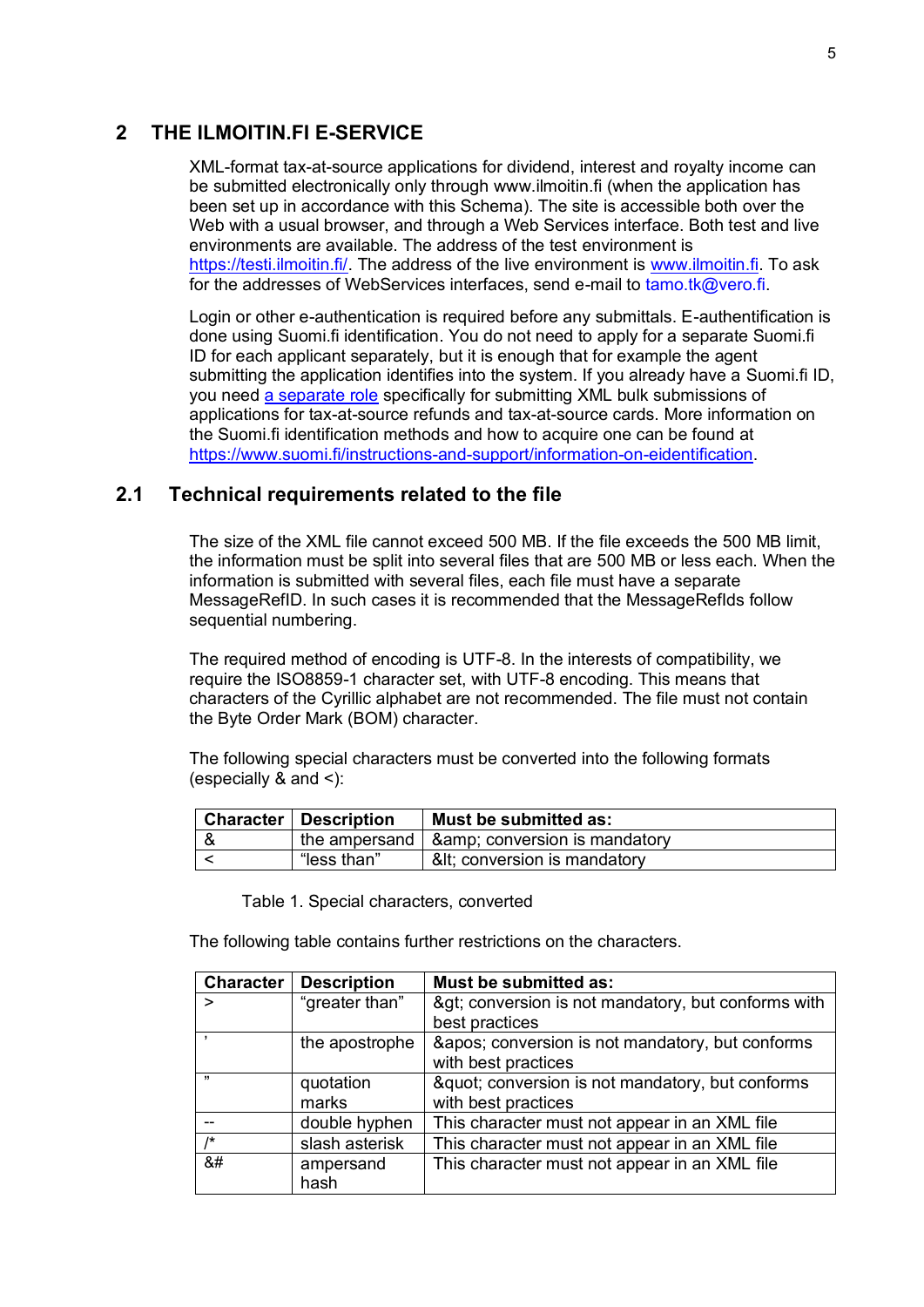### <span id="page-5-0"></span>**3 SENDING THE APPLICATION**

The tax-at-source card application typically concerns the current calendar year. You can prepare one single application to request tax-at-source cards for a number of applicants.

# <span id="page-5-1"></span>**4 SENDING ATTACHMENT FILES WITH AN APPLICATION**

More information on how to submit attachments to bulk submissions can be found in the separate guidance Electronically supplied enclosures to tax-at-source refund applications and applications for tax-at-source cards, available on the [IT developers](https://www.vero.fi/en/About-us/it_developer/data-format-specifications/specifications__direct_data_transfers_a/)  [page.](https://www.vero.fi/en/About-us/it_developer/data-format-specifications/specifications__direct_data_transfers_a/)

## <span id="page-5-2"></span>**5 STRUCTURE OF THE XML SCHEMA**

This section discusses the structures that require additional guidance and instructions. Descriptions of the check processes and messages provided by the www.ilmoitin.fi are found here in section 5 and in the next section, section 6.



The Schema requires naming based on "tas".

## <span id="page-5-3"></span>**5.1 MessageSpec**

This structure is for providing identifying information on the technical submission of the application.

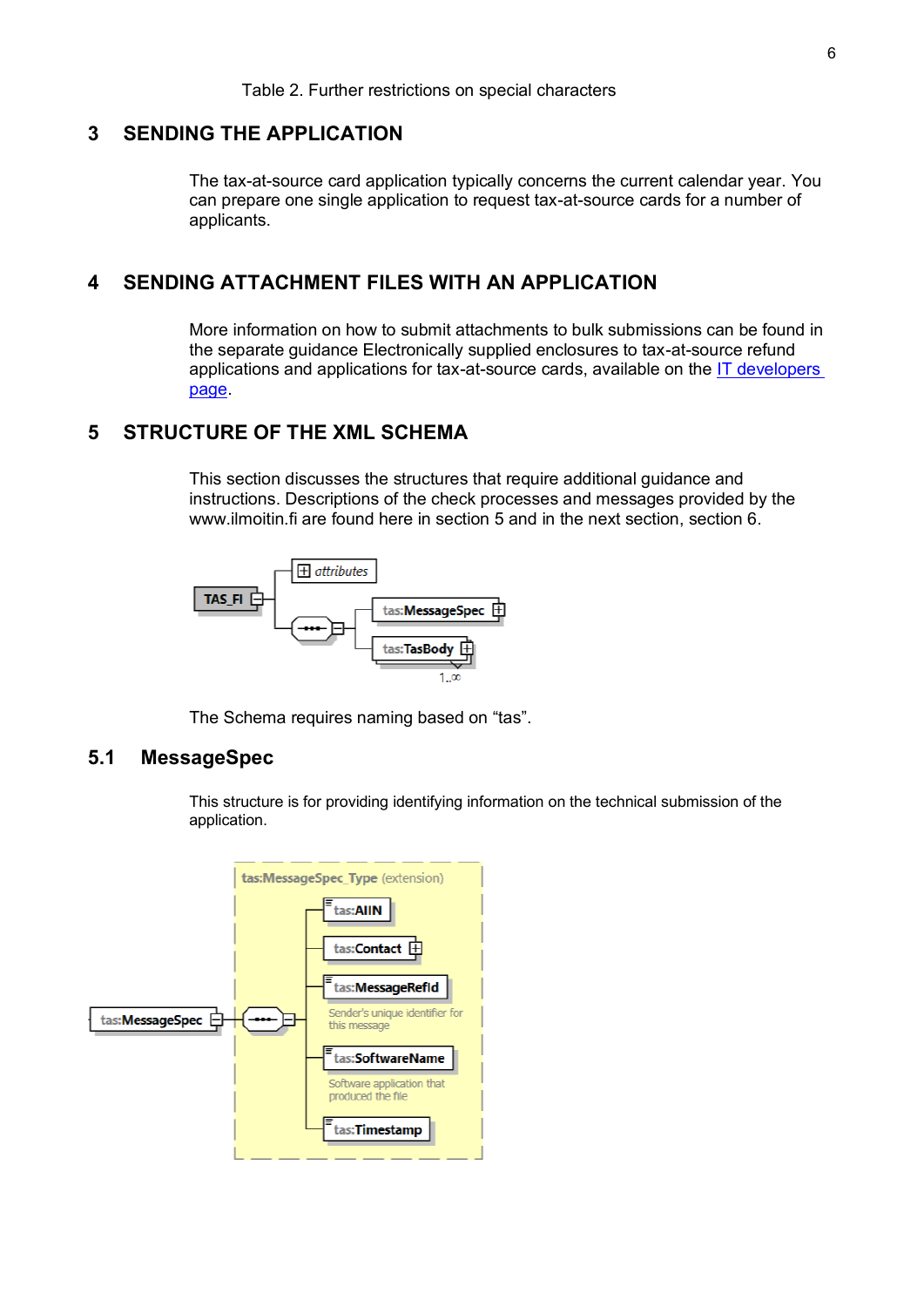| <b>Flement</b> | .<br>. | ----<br>no | - - |
|----------------|--------|------------|-----|
| <b>AIIN</b>    |        | strina     |     |

- − This element is for the identification code (Business ID) of the agent/representative who actually submits the application on the portal
- There may be several ID formats:
	- $\circ$  The Finnish Business ID (=y-tunnus)
		- A Finnish Business ID consists of seven digits, a dash and a control mark, for example 1234567-8
	- o The TIN (taxpayer ID code format in other countries)
	- o The VAT number
	- $\circ$  The trade registration number of the agent, issued by a registration authority in the agent's country
- When reporting an ID other than a Finnish Business ID, the ID cannot include dashes

| re de la contrata de la contrata de la contrata de la contrata de la contrata de la contrata de la contrata de<br>.<br>шеш<br>сю | $A = \frac{1}{2}$<br>uue<br>$\sim$ | ™vpe | $\mathbf{R}$<br>. |
|----------------------------------------------------------------------------------------------------------------------------------|------------------------------------|------|-------------------|
| :ontact                                                                                                                          |                                    |      |                   |

− This element is for the personal information of the technician who handled the submittal

To look up the required structure, se[e 5.3 Contact](#page-16-0)

| $-$ 122 $-$ 123 $-$<br>alent a<br>cic | - - - -<br>- - -<br>$-$<br>ліс | -<br>. 11-            | <b>DA</b> |
|---------------------------------------|--------------------------------|-----------------------|-----------|
| $\sim$<br>ME<br>יפוור                 |                                | ------<br>LIC.<br>ວເກ |           |

- The unique identifier generated by the agent's software program
- − It is the responsibility of the agent (i.e. their software program) to make sure the same MessageRefID is only used once
- $\circ$  However, in the case of a replacement application, the original MessageRefID must be used The software of the agent submitting the application must generate its unique identifier based on the following information: type of application (TAS), a code number, the year of submittal, a sequential running digit. Examples of identifiers:
	- o TAS-6606611-7-2020-1
	- $O$  TAS-1267865345-2020-001
- − The check process on www.ilmoitin.fi verifies the format: application type the code the year a sequential number
- An error message appears if an identifier is entered that has been used previously

| - 1<br>-- - --<br>ᄕᄔ<br>ייי | . . | $ -$<br> | $R^{\prime}$<br>. . |
|-----------------------------|-----|----------|---------------------|
| $\sim$                      |     |          |                     |

This element is for the name of the software that produced the file

| - 1<br>-----<br>nent<br>ск | . .<br>.<br>. <b>.</b><br>uιe<br> | ----                   | D <sub>A</sub><br>. |
|----------------------------|-----------------------------------|------------------------|---------------------|
| $\overline{\phantom{a}}$   |                                   | --<br>.<br>ı ime<br>,, |                     |

− This element is for the date and time, e.g. 2020-05-02T09:30:45Z to indicate when the application was submitted

# <span id="page-6-0"></span>**5.2 TasBody**

This Structure contains information on the tax-at-source card application, set out as a series of recurring smaller structures.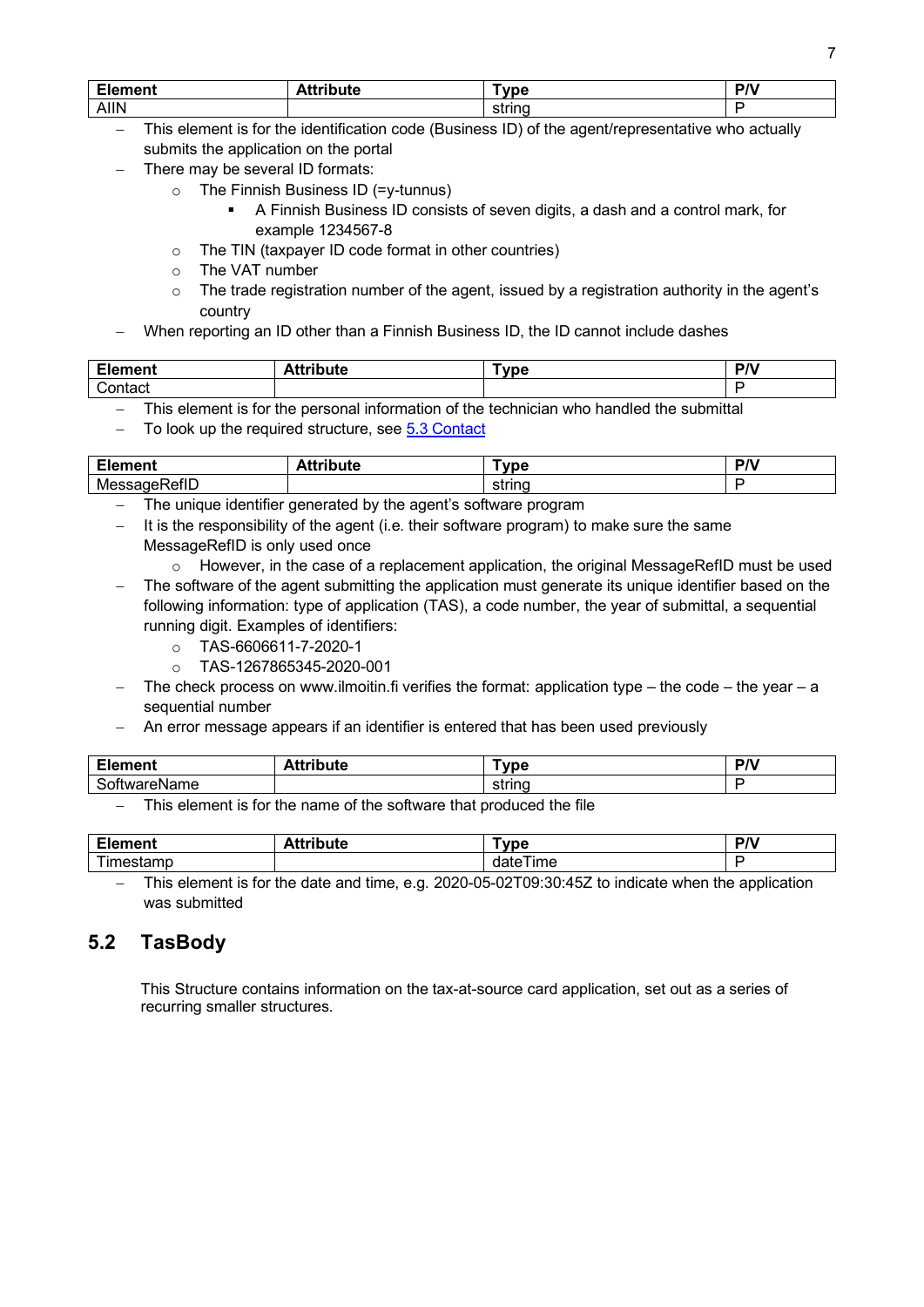

#### <span id="page-7-0"></span>5.2.1 **Sender**

This structure is for the information on the agent or representative. Information requests and decision letters will be sent to the agent specified in this structure.



| $-$<br>ment<br>cк | .<br>$A 44 - R$<br>uue | <b>THE</b><br>оге       | D <sub>A</sub><br>. . |
|-------------------|------------------------|-------------------------|-----------------------|
| ----<br>н         |                        | $\sim$ trunch<br>strinc |                       |

- This element is for the name of the agent or representative, etc. this may be an Authorized Representative, a Custodian, an Intermediary, a Consulting Firm
- For the purpose of written correspondence, write a contact name or department at the end of the name
	- o For example: Agent Plc / John Smith

| $\blacksquare$<br>- 10 | . | $\cdots$    | <b>DD</b> |
|------------------------|---|-------------|-----------|
| חו<br>.                |   | string<br>. |           |

− This element is for the identification code of the agent/representative

- There may be several ID formats:
	- o The Finnish Business ID (=y-tunnus)
		- If the acting agent is an Authorised Intermediary (AI), provide the Finnish Business ID given to the AI
		- A Finnish Business ID consists of seven digits, a dash and a control mark, for example 1234567-8
	- o The TIN (taxpayer ID code format in other countries)
	- o The VAT number
	- o The trade registration number of the agent, issued by a registration authority in the agent's country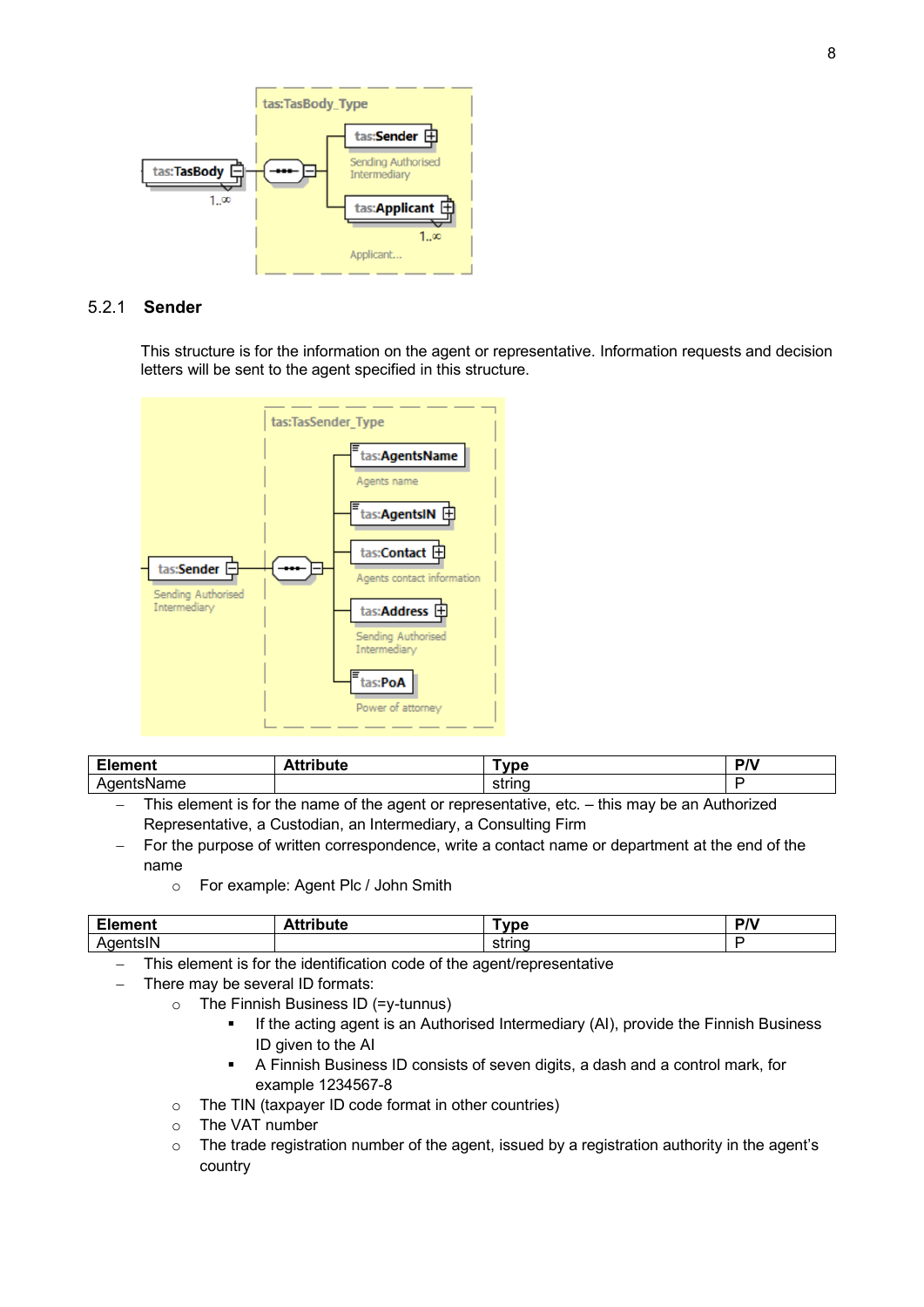| nent<br>- 11 | -------- | <b>Type</b> | P/V |
|--------------|----------|-------------|-----|
| ∽<br>;ontact |          |             |     |

− This element is for the agent's or representative's name, address, department, etc.

− To look up the required structure, se[e 5.3 Contact](#page-16-0)

| r.<br><b>Element</b> | . .<br>ule<br>. | <u>vnc</u> | DA <sup>1</sup><br>. . |
|----------------------|-----------------|------------|------------------------|
| ס סטי<br>ww.         |                 |            |                        |

− This element is for the agent's or representative's address

− For more information, see [5.4 Address structures](#page-16-1)

| m.<br>--- - -- -<br>___      | . .<br>- - - | $\sim$ $\sim$ $\sim$<br>ມບ | $\mathbf{r}$ |
|------------------------------|--------------|----------------------------|--------------|
| D <sub>o</sub><br><b>FUA</b> |              | זר<br>∍ונ<br>- а.          |              |

This element is for indicating whether a power of attorney is enclosed or not

- − Values
	- $\circ$  True = Yes
	- $\circ$  False = No

#### <span id="page-8-0"></span>5.2.2 **Applicant**

This structure is for the applicant's information, given in a series of recurring structures

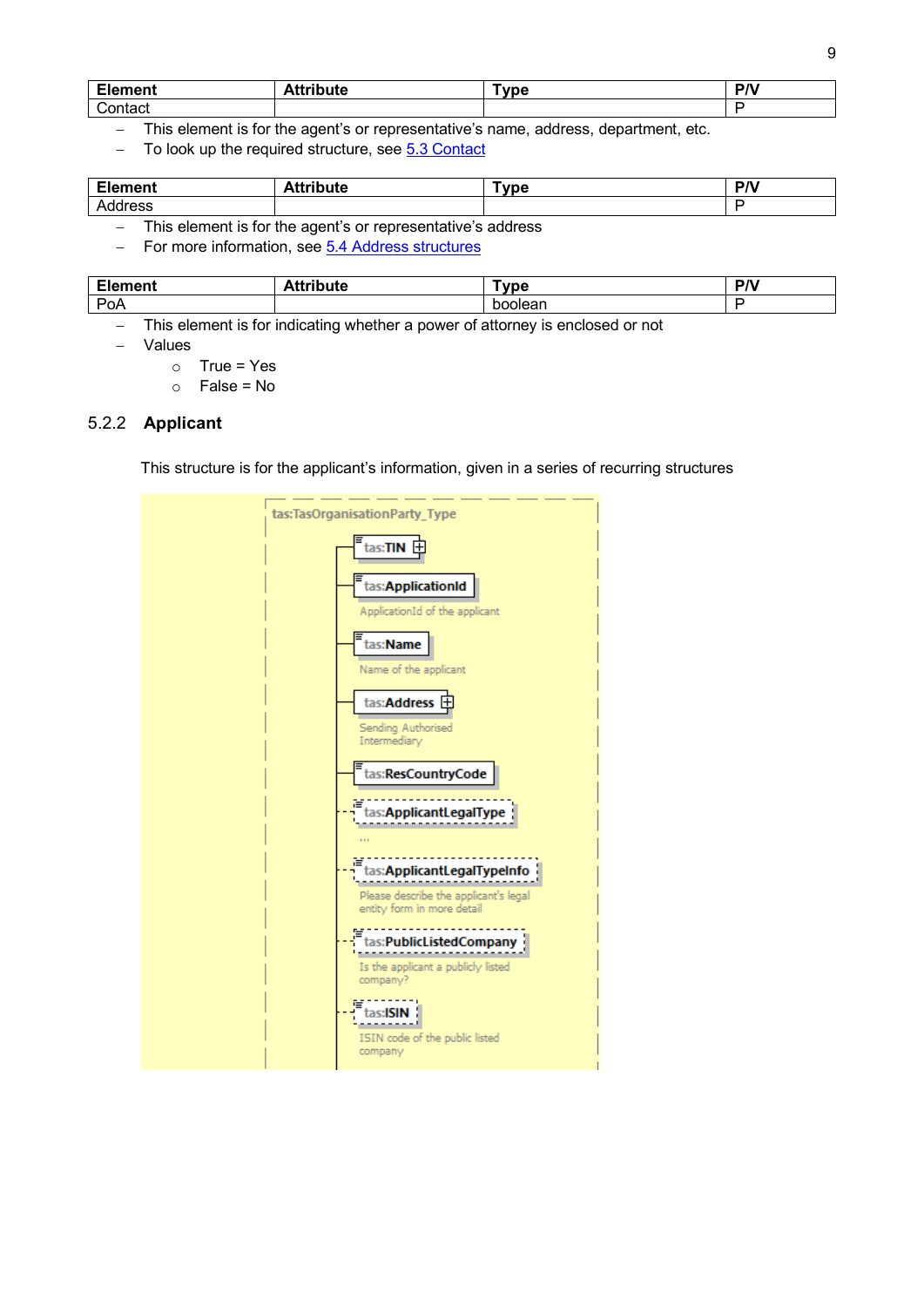

| <b>Element</b> | <b>Attribute</b> | $T$ ype | P/V |
|----------------|------------------|---------|-----|
| <b>TIN</b>     |                  |         |     |
|                | IssuedBy         |         |     |
|                | inType           |         |     |

- This element is for indicating the IN/TIN of the organisation
- − Attribute
	- o issuedBy
		- The country of issue of the TIN or IN
		- The 2-character Country Code
	- o inType
		- TIN (Tax idenfitication number), e.g. a Finnish Business ID or tax identification number issued by local tax officials
		- GIIN, identifier issued by the IRS for FATCA reporting
		- IN (Identification number), if a TIN or GIIN is unavailable

| <b>CLA</b><br>$\sim$ - $\sim$ $\sim$ $\sim$ $\sim$<br>пен<br>- 1 | <br>.<br>.<br>. | --<br><b>vne</b> | D <sub>A</sub><br>. . |
|------------------------------------------------------------------|-----------------|------------------|-----------------------|
| ٦Þ                                                               |                 | -------          |                       |

- This element is for indicating a unique reference code for the organisation that submits the application for a tax-at-source card
- The ID is mainly used for purposes of matching any enclosures and attachment files with the applicant's application form
	- o Similarly the ID can be used in communication with the Tax Administration
- When you generate an ApplicationId, the required format is: application type (TAS) your organisation's TIN/IN\_year application is sent\_reference. An example: TAS\_6606611- 7\_2020\_00001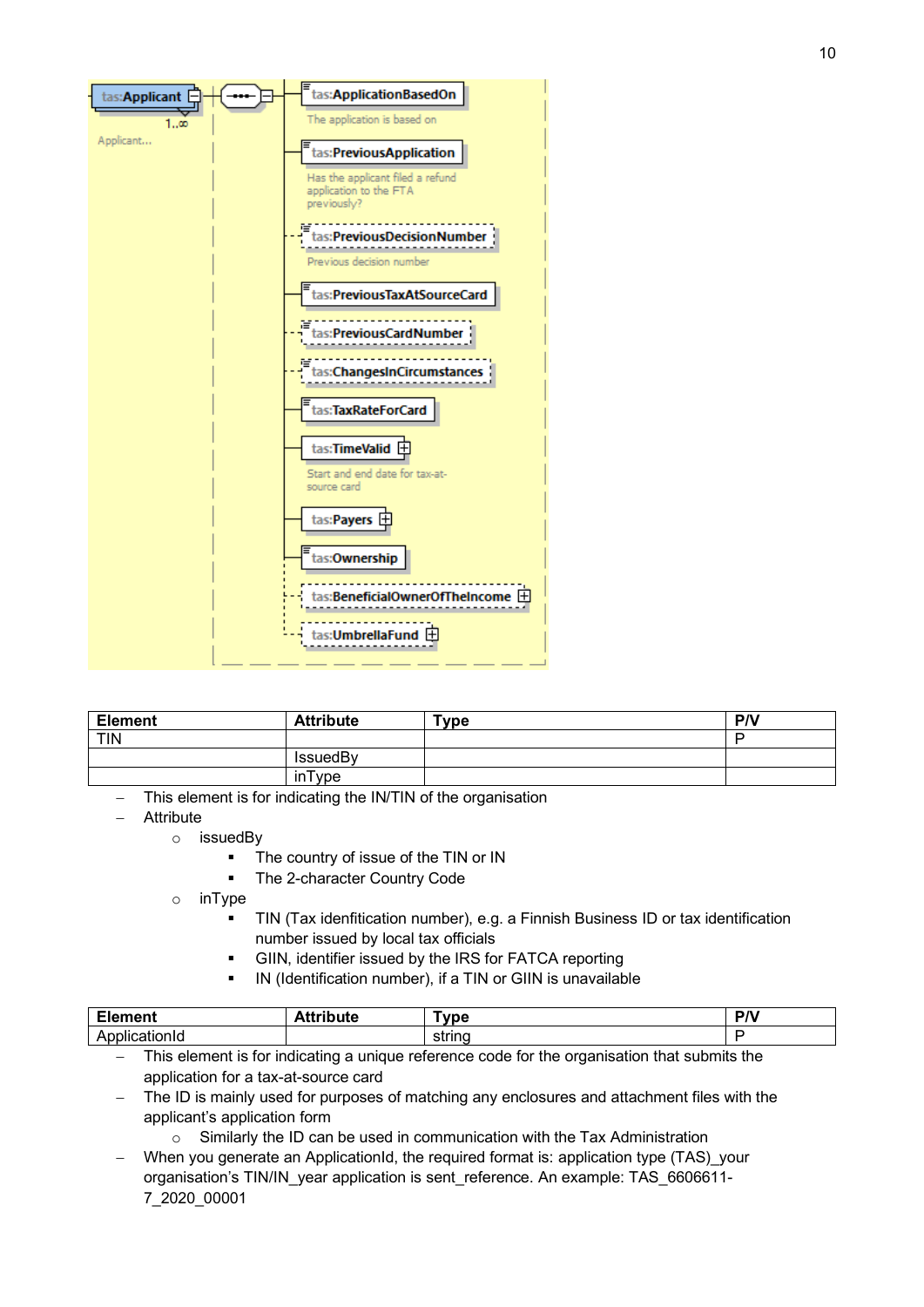- $\circ$  if any attachments or enclosures are added, the unique reference code helps find the right applicant
- Ilmoitin makes a check to ensure that the code is unique

| - 1<br>, m n n t<br>шеш | --<br>.<br>uιc | <b>EURO</b><br>v De              | P/V |
|-------------------------|----------------|----------------------------------|-----|
| <b>Nomo</b><br>שווו     |                | $\n  time\n$<br>ວດ ແ             |     |
| $-1$                    | $\sim$<br>.    | <br>$\cdot$ .<br>. .<br>. .<br>. |     |

− This element is for the official name of the organisation that submits the application for a tax-atsource card

| - 1<br>≀ment<br>cıt | . .<br>-44<br>.<br>"<br>ıte<br> | ™vpe | <b>DA</b> |
|---------------------|---------------------------------|------|-----------|
| dress<br>⊶.         |                                 |      |           |

This element is for the address of the organisation that submits the application for a tax-at-source card

For more information, see [5.4 Address structures](#page-16-1)

| Element             | `ribute | <b>VDC</b>                         | <b>DA</b> |
|---------------------|---------|------------------------------------|-----------|
| ResCountryC<br>Code |         | vpe<br><b>ISO:COUNTIVO</b><br>Code |           |
|                     |         |                                    |           |

− This element is for indicating the country of the organisation that submits the application for a tax-atsource card

| re de<br>ale:<br>чени.                         | . .<br>- - -<br>.<br>Attribute | <b>TERR</b><br>. ne | D <sub>A</sub><br>. |
|------------------------------------------------|--------------------------------|---------------------|---------------------|
| -----<br>vpe<br>edal<br>AD.<br>ווור<br>ישו<br> |                                |                     |                     |

- − This element is for indicating the legal form of the party that submits the application for a tax-atsource card
- − Values:
	- o TAS401=Corporate entity
	- o TAS402=State, municipality or other public entity
	- o TAS403=Charity or association
	- o TAS404=Pension institution or fund
	- o TAS405=UCITS fund
	- o TAS406=Non-UCITS fund
	- o TAS407=Trust
	- o TAS408=Estate
	- o TAS409=Other
	- o TAS410=Consortium
- You can only choose one option. If none of the options directly applies to the applicant, choose TAS 490=Other and give a more detailed description of the applicant's legal form in the element ApplicantLegalTypeInfo

| Eler<br>∙ment                                      | . .<br>- - - - - - - - -<br>ınuc<br>. | ™vpe   | DA.<br>7 V |
|----------------------------------------------------|---------------------------------------|--------|------------|
| .<br>ററ<br>∵vpeInfu<br>. .<br>$\sim$<br>. <u>.</u> |                                       | string |            |
|                                                    |                                       |        |            |

This element is for more detailed information on the legal form

| --<br>----<br>ск<br>$\blacksquare$ | . .<br>- - - | -<br>/De<br> | <b>DA</b><br>. |
|------------------------------------|--------------|--------------|----------------|
|                                    |              | ⊣ונ          |                |

This element is for indicating whether the organisation requesting the card is publically listed or nonlisted

- − Values
	- $\circ$  True = Yes
	- $\circ$  False = No

| ∙ment<br>-10 | .<br>. .<br>`ttrıbute | $T$ vpe | <b>DA</b><br>. . |
|--------------|-----------------------|---------|------------------|
| <b>ISIN</b>  |                       |         | $V/\Gamma$       |

− This element is for indicating the ISIN of the organisation

− This is a required data element if "Yes" had been entered in PublicListedCompany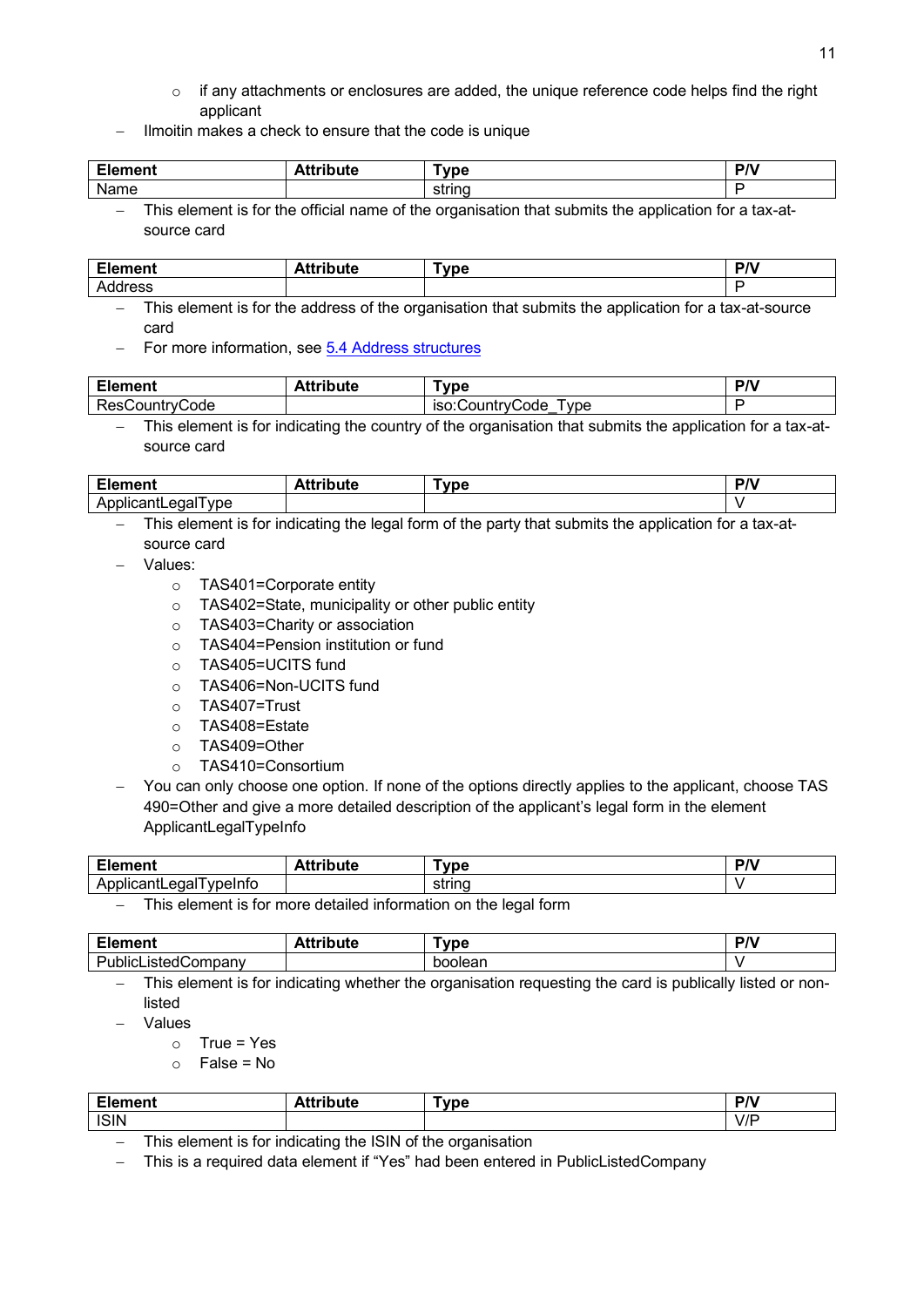| - 1<br>--- - -- -<br>ли<br>. .<br>______ | . .<br>.<br>-------<br>лc<br> | -<br>/pe<br>v | <b>DD</b> |
|------------------------------------------|-------------------------------|---------------|-----------|
| . .<br>$\mathbf{A}^r$<br>w               |                               |               |           |

This element is for indicating the reason for requesting refund of tax at source

- − Permissible values:
	- $\circ$  TAS101 = Tax convention
	- $\circ$  TAS102 = EU Law
	- $\circ$  TAS103 = Other reason

| $\mathbf{r}$<br>ייסו | <b>VDC</b><br>. . | - -<br>. . |
|----------------------|-------------------|------------|
| -                    | .<br>┅            |            |

This element is for indicating whether the applicant has been issued a decision by the tax authority regarding refund of tax at source

- − Values
	- $\circ$  True = Yes
	- $\circ$  False = No

| -<br>. Iamant<br>чењ.<br>– 15                    | --<br>.<br>.<br>н<br> | ับบทท  | DN. |
|--------------------------------------------------|-----------------------|--------|-----|
| -<br>.<br>$\cdots$<br>ıber<br>VINIS<br>. Jecisic |                       | string | V/F |
|                                                  |                       |        |     |

− This element is for filling in a previous refund decision number

− This is a required data element if "Yes" has been entered in PreviousApplication

 $\circ$  If the previous decision number is unknown, enter "unknown" in the element

| $\sim$                                      | .<br>.<br>. <b>. .</b> . | vne.     | <b>DA</b><br>. . |
|---------------------------------------------|--------------------------|----------|------------------|
| $\epsilon$<br>:ard<br><br>$\Delta$<br>∿<br> |                          | ar<br>не |                  |

This element is for indicating whether the applicant has been issued a tax-at-source card previously

- − Values
	- $\circ$  True = Yes
	- $\circ$  False = No

| - -<br>.<br>іені                    | --<br><br>awika mez | <b>THE STATE</b> | <b>DA</b>          |
|-------------------------------------|---------------------|------------------|--------------------|
| <br>"vious"<br>∴ardN<br>.umber<br>. |                     | טווג<br>ິບ       | $^{\prime}$<br>V/I |

− This element is for filling in a previous tax-at-source card decision number

− This is a required data element if "Yes" has been entered in PreviousTaxAtSourceCard

o If the previous decision number is unknown, enter "unknown" in the element

| - 1<br>----<br>जा                                      | . .<br><br>. | --<br>vpe <sup>-</sup> | <b>DA</b>           |
|--------------------------------------------------------|--------------|------------------------|---------------------|
| $\overline{\phantom{0}}$<br>،nr<br>.<br>stances<br>יםו |              | ר <sub>∩</sub> eaח     | $\prime$ / F<br>V/I |

− This element is for indicating whether there have been any changes in the circumstances as described in earlier applications

This is a required data element if "Yes" has been entered in either of the elements PreviousApplication and/or PreviousTaxAtSourceCard

− Values

- $\circ$  True = Yes
- $\circ$  False = No

| --<br>10000000<br>∟ier<br>aneni i   | . .<br><b>\ttribute</b> | $T$ vpe                                 | nni<br>. .<br>,, |
|-------------------------------------|-------------------------|-----------------------------------------|------------------|
| --<br>-<br>axl<br>ardٽ<br>nr<br>NO. |                         | <br>$\sim$ $\sim$ $\sim$<br>د ہم ان<br> |                  |

This element is for indicating the desired tax percent rate for the tax-at-source card

| $\mathbf{r}$<br>--- - -- -<br><br>-- | - - - | -<br>. ne | <b>DA</b><br>. . |
|--------------------------------------|-------|-----------|------------------|
| -<br>---<br>ш<br>                    |       |           |                  |

This structure is for setting the period for which the tax-at-source card is requested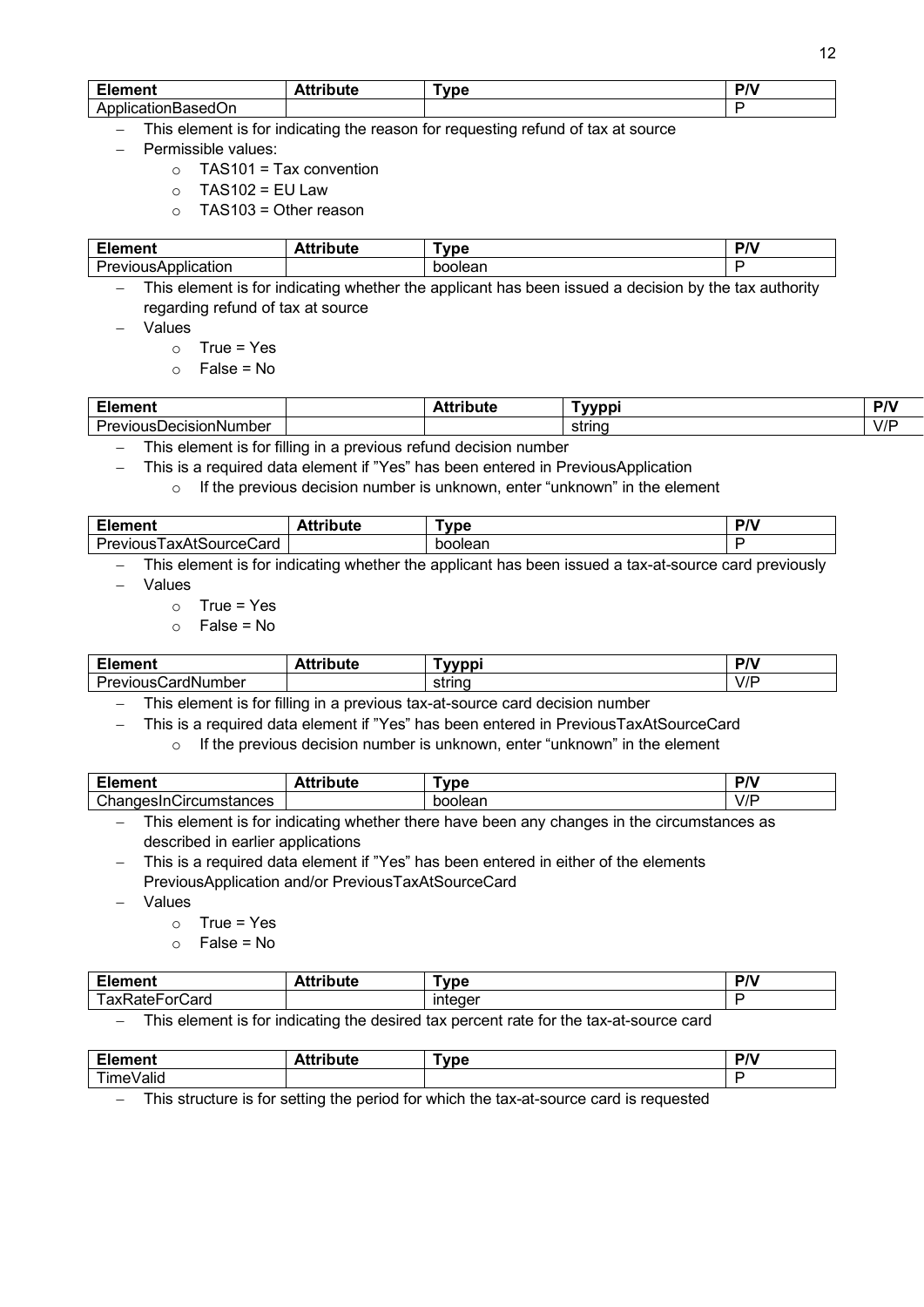

| Element                           | <b>Attribute</b> | <b>vpe</b> | D <sub>A</sub> |
|-----------------------------------|------------------|------------|----------------|
| $\cap$ tarti<br><b>tDate</b><br>◡ |                  | date       |                |

o This element is for the start date, format yyyy-mm-dd, of the tax-at-source card's validity

| <b>Element</b>                              | <b>Attribute</b> | Type | P/V |
|---------------------------------------------|------------------|------|-----|
| $\overline{\phantom{a}}$<br>EndDate<br>⊢nd' |                  | date | -   |
|                                             |                  |      |     |

o This element is for the end date, format yyyy-mm-dd, of the tax-at-source card's validity

| Element      | . .<br>4.4<br>'ibute<br>. | <b>DIA</b><br>юe | nn,<br>. . |
|--------------|---------------------------|------------------|------------|
| avers<br>u v |                           |                  |            |
| ____         | ___                       | $\sim$<br>$-$    |            |

− This structure is for information on the payer, in a series of recurring Payer structures

For more information, see [5.2.2.1 Payers](#page-12-0)

| مدحا التناول<br>$- - - - - - - -$<br>пени<br>. .<br>- 1 | -- | ้พทก                | <i>ות</i><br>. . |
|---------------------------------------------------------|----|---------------------|------------------|
| -<br>$-$ rahin<br>)wr<br>SHIL                           |    | .<br>⊣ונ<br>M<br>∍. |                  |

This element is for stating whether the applicant owns shares of a Finnish company.

Enter "Yes" only if the applicant owns shares of at least one Finnish company at the time of application.

- − Values:
	- $\circ$  True = Yes

 $\circ$  False = No

| <u>е п. </u><br>ิ∖ment<br>=ıer                            | --<br>------- | <b></b><br>. pe | <b>DA</b><br>. |
|-----------------------------------------------------------|---------------|-----------------|----------------|
| Beı<br>-<br>)wner<br>`≏ome ∶<br>'nelnc∟<br>nenciait<br>,, |               |                 |                |

For more information, see [5.2.2.2 BeneficialOwnerOfTheIncome](#page-14-0)

| $T_{\text{t}}$<br>디너          | .<br>. | -<br><u>Гълма</u><br>11 A | 701<br>. |
|-------------------------------|--------|---------------------------|----------|
| .<br>und<br>,,,,,,<br>ັັ<br>. |        |                           |          |

For more information, see [5.2.2.3 UmbrellaFund](#page-15-0)

### <span id="page-12-0"></span>5.2.2.1 Payers

This structure is for the payers' information, to be provided in a series of recurring structures.

| - 1<br>$-$<br>n        | .     | $\mathbf{a}$ |
|------------------------|-------|--------------|
| avers<br>⊿IF<br>…<br>. | วlear |              |

− This element is for stating whether the application concerns several payers or one specific payer.

o You can only submit one of the structures, either "Yes" or "No"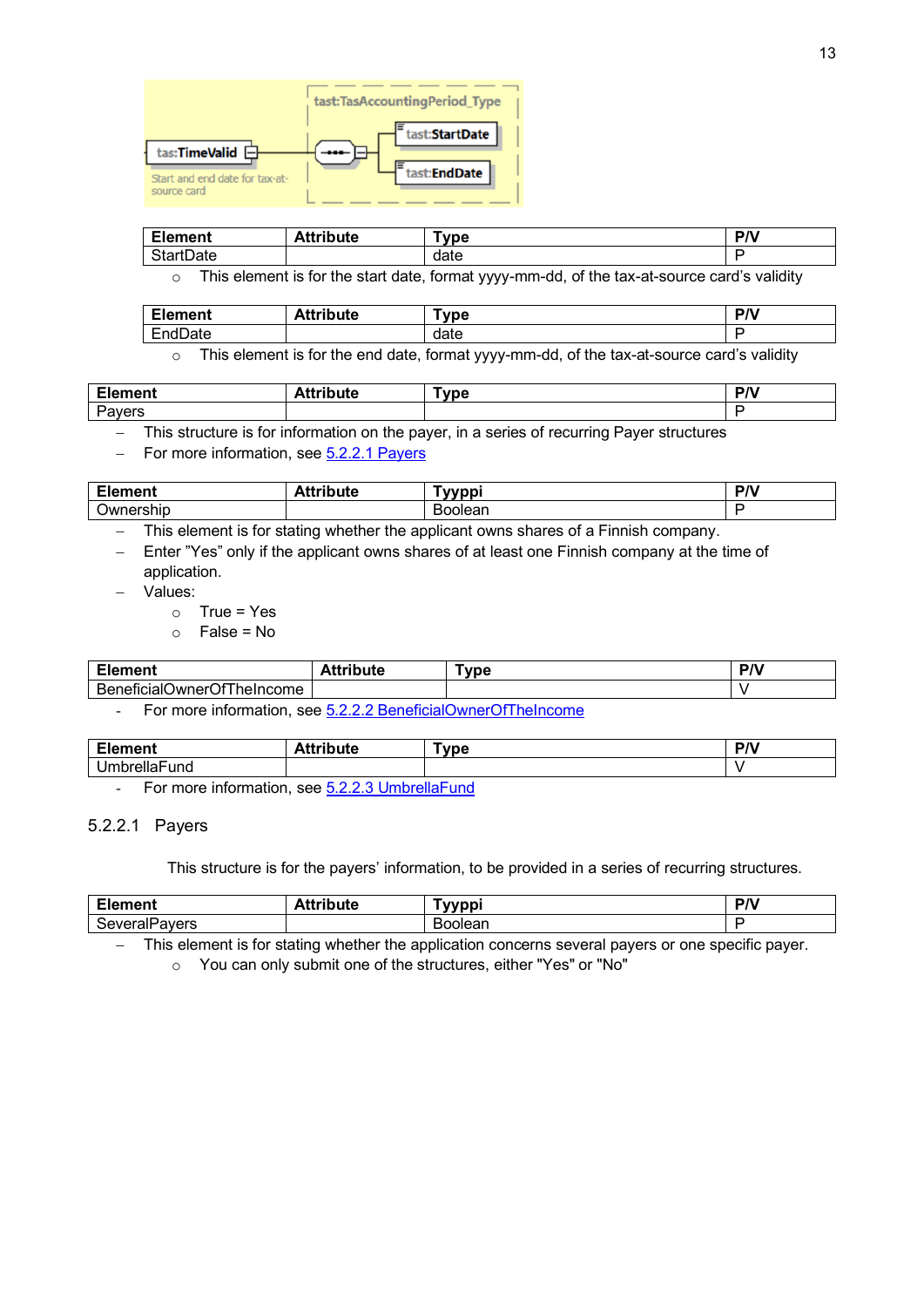

| - 1<br>.<br>aent . | .<br>ute | <b>vvppi</b>     | $\mathbf{a}$ |
|--------------------|----------|------------------|--------------|
| Yes                |          | .<br>חה<br>olear |              |

This element is for stating that the application concerns several dividend payers

When you choose this option, the tax-at-source card will state that the payor is "Finnish publicly listed companies"

| <b>The County</b><br>.  . | чи | .  | <b>DD</b> |
|---------------------------|----|----|-----------|
| Nc.                       |    | າເ |           |

− This element is for stating that the application concerns one specific payer

| --<br>nent<br>-----               | --<br>.<br>oute | vvppi<br>vv | . n .<br>'N |
|-----------------------------------|-----------------|-------------|-------------|
| $\overline{\phantom{0}}$<br>'aver |                 |             |             |

This element is for the information on the specific payer in recurring structures

| <b>Element</b> | <b>Attribute</b> | Tyyppi | <b>PN</b> |
|----------------|------------------|--------|-----------|
| <b>TIN</b>     |                  |        |           |
|                | issuedBy         |        |           |

− This element is for the payer's Finnish Business ID (=y-tunnus)

- − Attribute
	- o issuedBy
		- The country of issue of the IN or TIN
		- The 2-character Country Code
		- the only permissible country code is "FI"
	- − Ilmoitin makes a check on the format

| <b>Element</b> | <b>Attribute</b>   | Tyyppi | P/V |
|----------------|--------------------|--------|-----|
| Name           |                    | string |     |
| ---            | .<br>$\sim$ $\sim$ |        |     |

#### This element is for the payer's name

| <b>Element</b> | <b>Attribute</b> | <b>Tyyppi</b> | PΛ |
|----------------|------------------|---------------|----|
| Income I ype   |                  |               |    |

This element is for the type of the income

− Permissible values:

- $O$  TAS201 = dividend
- $\circ$  TAS202 = interest
- $\circ$  TAS203 = royalty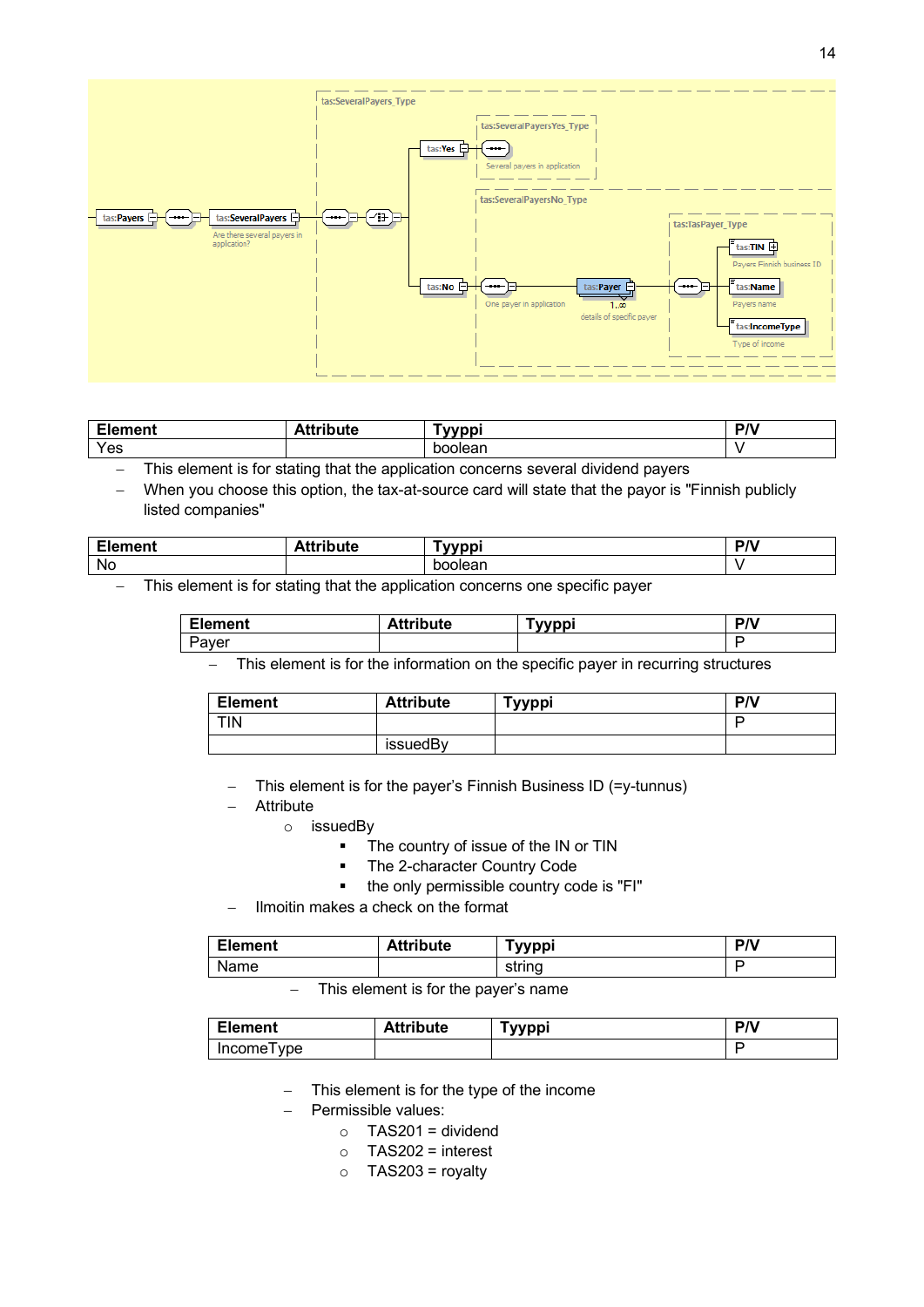#### <span id="page-14-0"></span>5.2.2.2 BeneficialOwnerOfTheIncome

This structure is for information on in what way the applicant has the right to the dividends in question.



| $ -$<br>.<br>1161 I L                               | .<br>- -<br>ibute<br> | г. п. е<br>υe             | $P/\lambda$ |
|-----------------------------------------------------|-----------------------|---------------------------|-------------|
| $\overline{\phantom{a}}$<br>⊃wner<br>. 121 N<br>. . |                       | . .<br>- --<br>. )।⊬<br>⊶ |             |

This element is for stating whether the applicant is the beneficial owner (Yes/No) of the income

− Values:

- $\circ$  True = Yes
- $\circ$  False = No

| Eler          | .<br>≅ute | $\blacksquare$<br>vpe | <b>DD</b> |
|---------------|-----------|-----------------------|-----------|
| arres<br>∟oar |           |                       |           |

− This element is for stating whether the shares were part of a lending agreement (Yes/No)

− Values:

- $\circ$  True = Yes
- $\circ$  False = No

| <b>Element</b>                                    | .<br>tribute | Tvpe   | <b>PN</b> |
|---------------------------------------------------|--------------|--------|-----------|
| '∩bligation<br>egal(<br>:ontracti<br>- Ir<br>uall |              | oolear |           |

This element is for stating whether the shares were part of some other legal or contractual obligation (Yes/No)

− Values:

- $\circ$  True = Yes
- $\circ$  False = No

| $\blacksquare$<br>∠iement | bute | vpe   | P/V |
|---------------------------|------|-------|-----|
| - -<br>kiar<br>Jse        |      | plean |     |

This element is for giving a statement on whether the applicant has rights over the shares on which dividends were paid to the applicant's account (Yes/No)

− Values: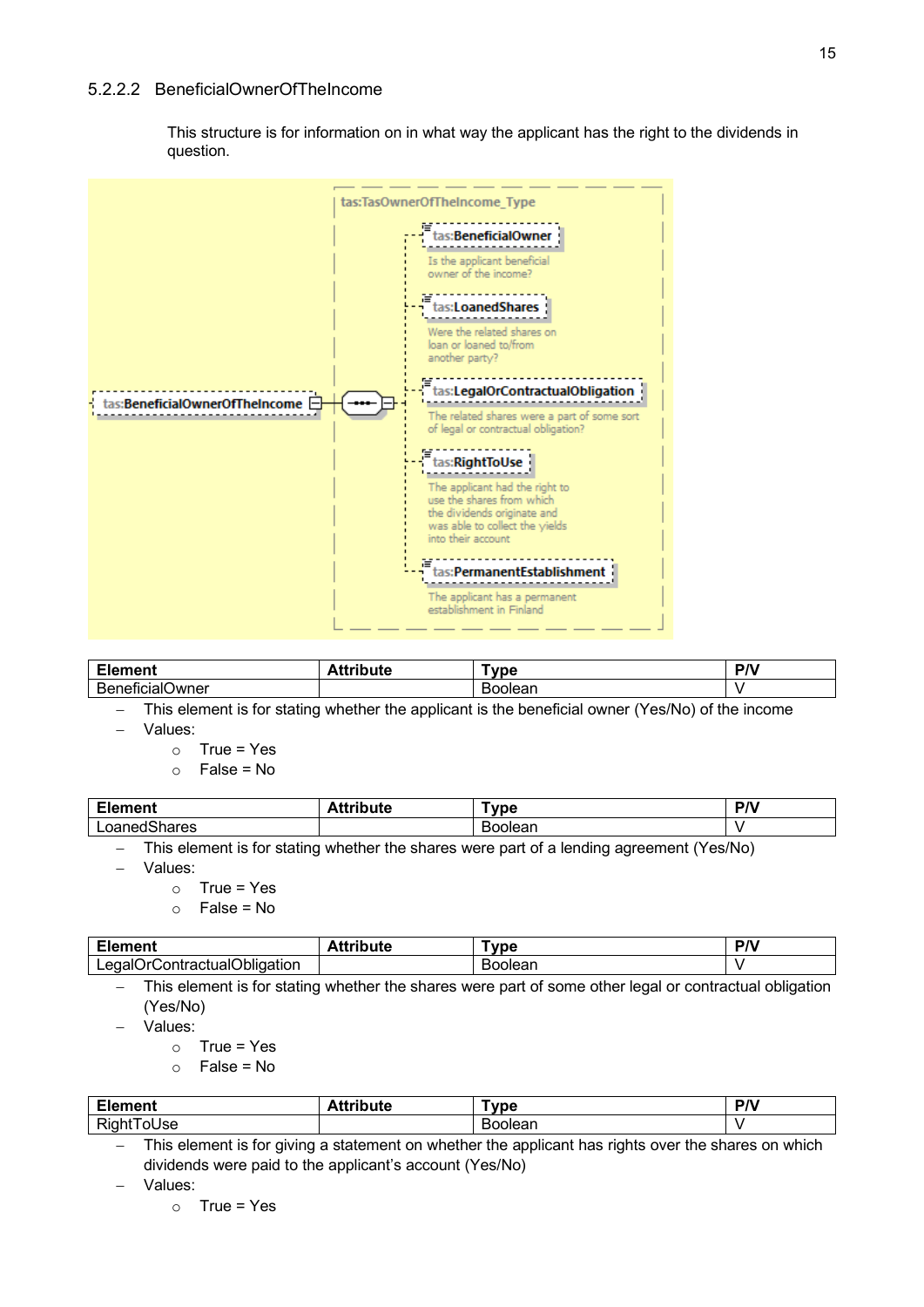$\circ$  False = No

| $\mathbf{r}$<br>nent                | .<br>.<br>.<br>ale. | ™ne | <b>DA</b><br>. |
|-------------------------------------|---------------------|-----|----------------|
| .<br>ıblıshm<br>$\sim$<br>ment<br>⋯ |                     | леа |                |

− This element is for stating whether the applicant has a permanent establishment in Finland (Yes/No) − Values:

- $\circ$  True = Yes
- $\circ$  False = No

### <span id="page-15-0"></span>5.2.2.3 UmbrellaFund

This structure is for the main fund or the sub-fund of an umbrella fund.



| - 1<br>$-1$<br>ченг<br>– IV                         | .<br>- - -<br>™bute | <b>Tyne</b> | DA <sup>1</sup> |
|-----------------------------------------------------|---------------------|-------------|-----------------|
| ype<br>.<br>$\mathbf{r}$<br>∹unc<br>. )     (<br>៶៷ |                     |             |                 |

- This element is for stating whether the applicant is a main fund or a sub-fund
- Permissible values:
	- − TAS901 = Main fund
	- − TAS902 = Sub-fund

| $T_{\text{max}}$<br>.  | . .<br>---- | <b>MOC</b> | <b>DD</b> |
|------------------------|-------------|------------|-----------|
| $\sim$<br>∵nas.<br>ouu |             |            |           |
|                        |             |            |           |

This element is for the names of the sub-funds, to be used in situations where the ApplicantFundType is the main fund

| m.<br>$\sim$ and $\sim$ and $\sim$<br>EIG.<br>ченг | . .<br>.<br> | wmni | D <sub>n</sub><br>. |
|----------------------------------------------------|--------------|------|---------------------|
| <br>-<br>≺ur<br>.ne                                |              |      |                     |

This element is for giving the names of the sub-funds in reoccurring structures, when the ApplicantFundType is main fund.

| Element          | .<br>ttribute | Tvpe | D <sub>A</sub><br>. . |
|------------------|---------------|------|-----------------------|
| .<br>IVI.<br>und |               |      |                       |

- This element is for the name, and TIN, of the main fund in situations where the ApplicantFundType is a sub-fund

| Element                           | <b>Attribute</b> | <b>Type</b> | $P/\lambda$ |
|-----------------------------------|------------------|-------------|-------------|
| ۱t I<br>∙und<br>heMainFi<br>Name( |                  |             | Е           |

This element is for the name of the main fund

This is a required element when MainFund is included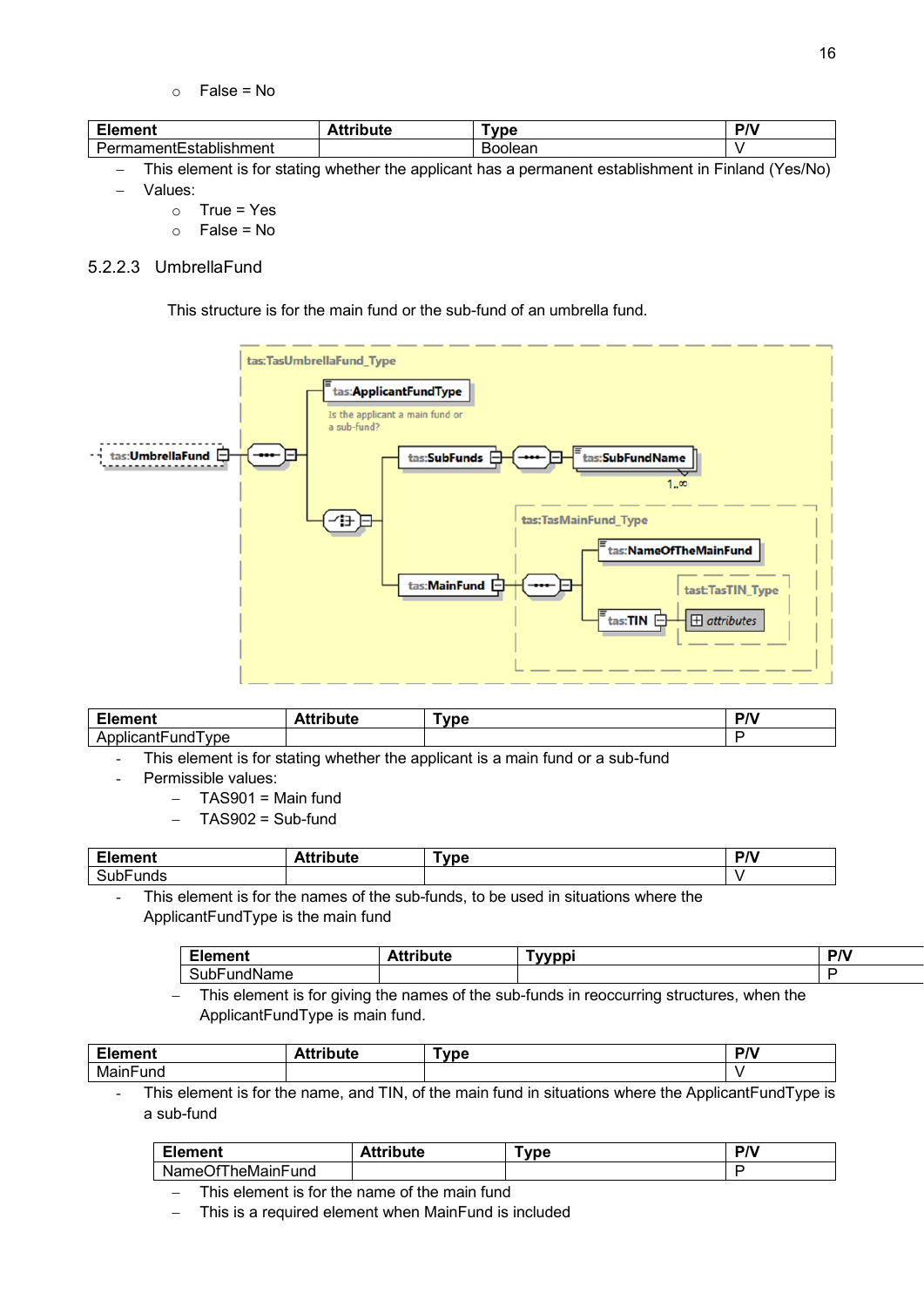| <b>Element</b> | <b>Attribute</b> | $T$ ype | P/V |
|----------------|------------------|---------|-----|
| IN             |                  |         | ▫   |
|                | issuedBy         |         |     |
|                | <b>INType</b>    |         |     |

- This element is for the TIN/IN of the main fund
- − Attribute
	- o issuedBy
		- The country of issue of the TIN or IN
		- The 2-character Country Code
		- o inType
			- TIN (Tax idenfitication number), e.g. a Finnish Business ID or tax identification number issued by local tax officials
			- GIIN, identifier issued by the IRS for FATCA reporting
			- IN (Identification number), if a TIN or GIIN is unavailable
- This is a required element when MainFund is included

## <span id="page-16-0"></span>**5.3 Contact**

Give the contact information for a person who can provide additional information in this Structure.



| <b>Element</b> | <b>Attribute</b> | Length           | <b>Type</b> | Required<br>Yes/No |
|----------------|------------------|------------------|-------------|--------------------|
| Name           |                  | Min 1 character  | string      | $Required(=P)$     |
| Telephone      |                  | Min 6 characters | string      | V/P                |
| Email          |                  | Max 254          | string      | V/P                |
|                |                  | characters       |             |                    |

This element is for filling in the last name and first name of the person who can give more information about the application, including a phone number (international) and an e-mail address.

- Required minimum information: you must give at least one point of contact; either a phone number or e-mail
	- o The email given can also be a group email address

#### <span id="page-16-1"></span>**5.4 Address structures**

Address information must be given with either the AddressFix or AddressFree structure. The AddressFree structure is only used when it is not possible to report address information with the AddressFix structure.

If you are using AddressFix to facilitate address reporting, this structure must include the full street address, with at least the following details

- Street address
- Post office (town or city)
- Postal code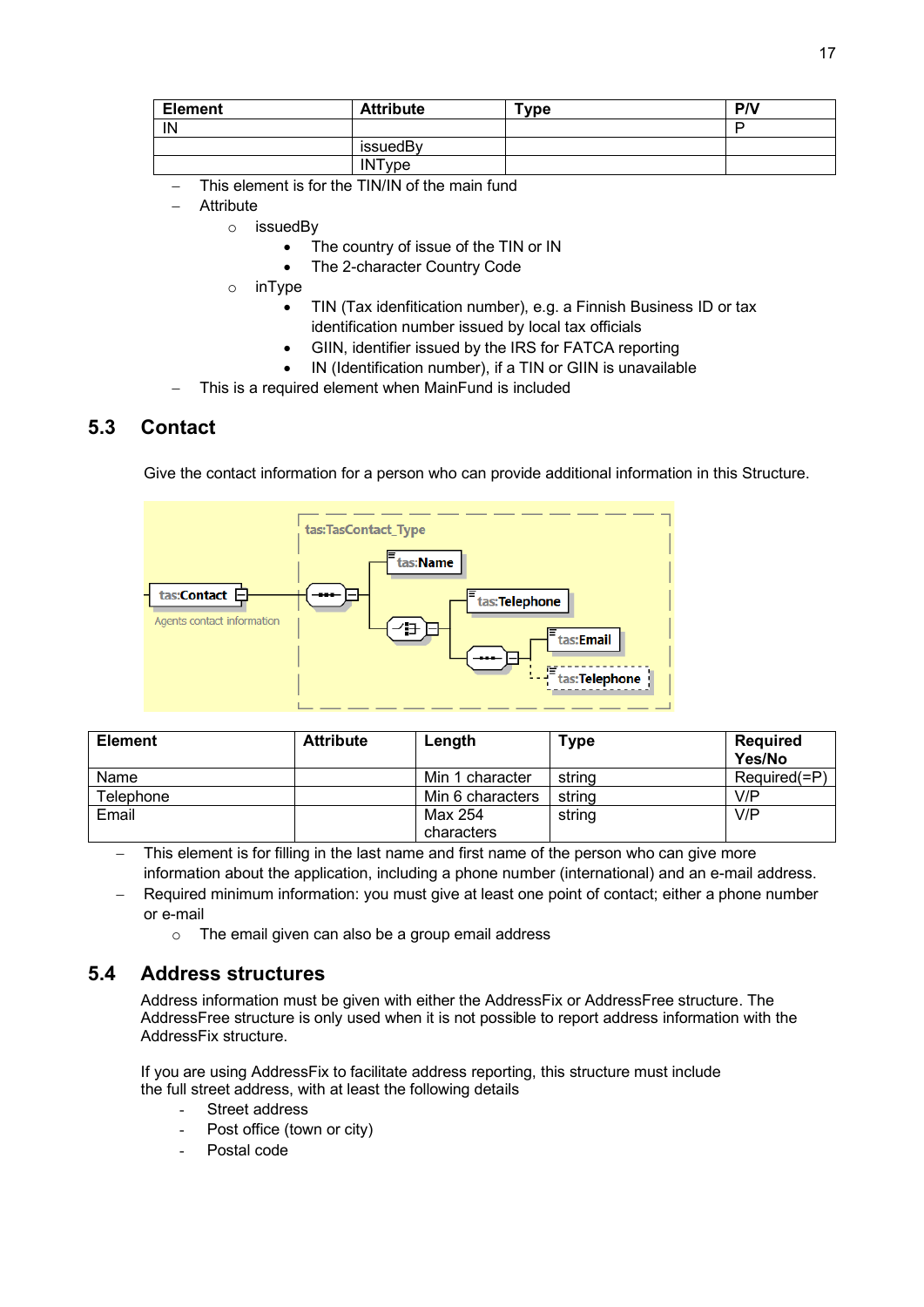

| ∙ment<br>= It        | .<br>------<br>uu | vne.                                          | 100 |
|----------------------|-------------------|-----------------------------------------------|-----|
| code<br>יו וח.<br>V) |                   | vpe<br>.<br>Code<br>ιςι<br>וו ורז.<br>$\cdot$ |     |

- − Country of location of the address
- − The 2-character Country Code (ISO-3166-1 Alpha 2)

#### <span id="page-17-0"></span>5.4.1 **AddressFree**

This data element is in use in cases where the address cannot be entered in the AddressFix structure.

| r.<br>--<br>디너<br>$\blacksquare$ | . <i>.</i><br>יי | <b>DA</b><br>. . |
|----------------------------------|------------------|------------------|
|                                  |                  |                  |

- − This element is a free-text field for address information
- Recommended address format is first the street, then the town or city (=post office) and finally the postal code
- This element is secondary while AddressFix is the primary element
- − If your AddressFix structure contains all the necessary addresses, you should leave out **AddressFree**
- − However, this is a required element if no address has been given in the AddressFix structure o A check process makes sure that at least 7 characters are entered.
- The address is a required data element and it must always be reported if the party submitting the application knows the address
- − If the party submitting the application does not have any current address or previously valid address on file, it can be reported as "Unknown" in the AddressFree element.
	- $\circ$  This means that the party submitting the application has declared and affirmed that it does not know the address, and that applicable law does not require that it should know the address

#### <span id="page-17-1"></span>5.4.2 **AddressFix**

This structure is for address information.

| $- \cdot$     | <b>AAA</b> -11 | Tvpe | D <sub>N</sub> |
|---------------|----------------|------|----------------|
| ement         | .              |      | . .            |
| <b>Street</b> |                |      |                |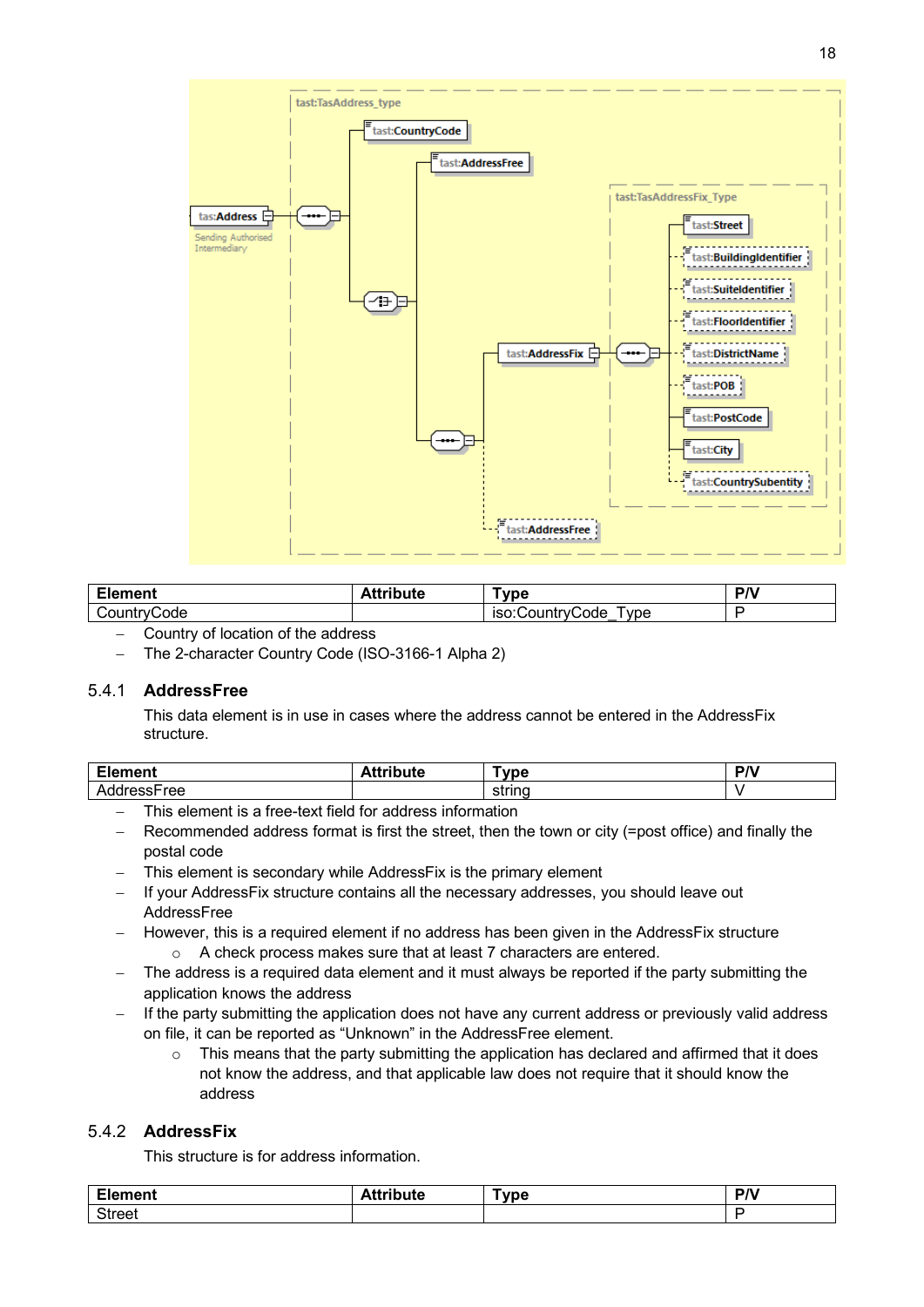- − Street name
- − Enter the word "unknown" if you do not know
- − Ilmoitin makes a check to ascertain that some information is entered here

| mц.<br>чепе | لمغرر والسفة فالمستقيد<br>ามเ<br>uu | ™ne | <b>D<sub>N</sub></b> |
|-------------|-------------------------------------|-----|----------------------|
| <br>D       |                                     |     |                      |

− House no./Building no.

| <b>Element</b>       | <b>`ttribute</b> | Type | D <sub>A</sub> |
|----------------------|------------------|------|----------------|
| .<br>SuiteIdentifier |                  |      |                |

− Apartment number, etc.

| m.                                          | -- | vpe <sup>-</sup> | 701 |
|---------------------------------------------|----|------------------|-----|
| $-$ - $   -$                                | .  |                  | . . |
| $\overline{\phantom{a}}$<br>.<br>unei<br>טו |    |                  |     |

− The floor or storey in the building

| $\mathbf{r}$<br>чењ        | .<br>.<br>.<br>.<br>-- - - - - | $\sim$<br><b>Tvpe</b> | <b>DA</b> |
|----------------------------|--------------------------------|-----------------------|-----------|
| $\sim$ .<br>⊃ustrir<br>ane |                                |                       |           |

− Name of the neighbourhood, district, section of the town

| $\mathbf{r}$<br>------<br>______ | . | ™ne | <b>DA</b> |
|----------------------------------|---|-----|-----------|
| POB                              |   |     |           |
|                                  |   |     |           |

− P.O. Box

| 1000<br>лпепт<br>cie, | 1. A.A. .<br>. | vpe <sup>-</sup> | <i>ות</i><br>. |
|-----------------------|----------------|------------------|----------------|
| `ode                  |                |                  |                |

− Postal code

− Ilmoitin makes a check to ascertain that some information is entered here

− Minimum length is 1

− Enter "00000" if you do not know the postal code

| <b>Element</b> | ue | <b>vpc</b> | $\mathbf{B}$ |
|----------------|----|------------|--------------|
| City           |    |            |              |

− City/Municipal entity

− Enter the word "unknown" if you do not know the name of the town or city

| --<br>.<br>лепс                                           | .<br>.<br>.<br>---<br>Jule<br>- 11 | г. н. е<br>υe | ותם<br>. . |
|-----------------------------------------------------------|------------------------------------|---------------|------------|
| .<br>$\sim$ 0.00 $\sim$<br>-----<br>าคr<br>. .<br>м.<br>. |                                    |               |            |

<span id="page-18-0"></span>− Province or other sub-entity of the country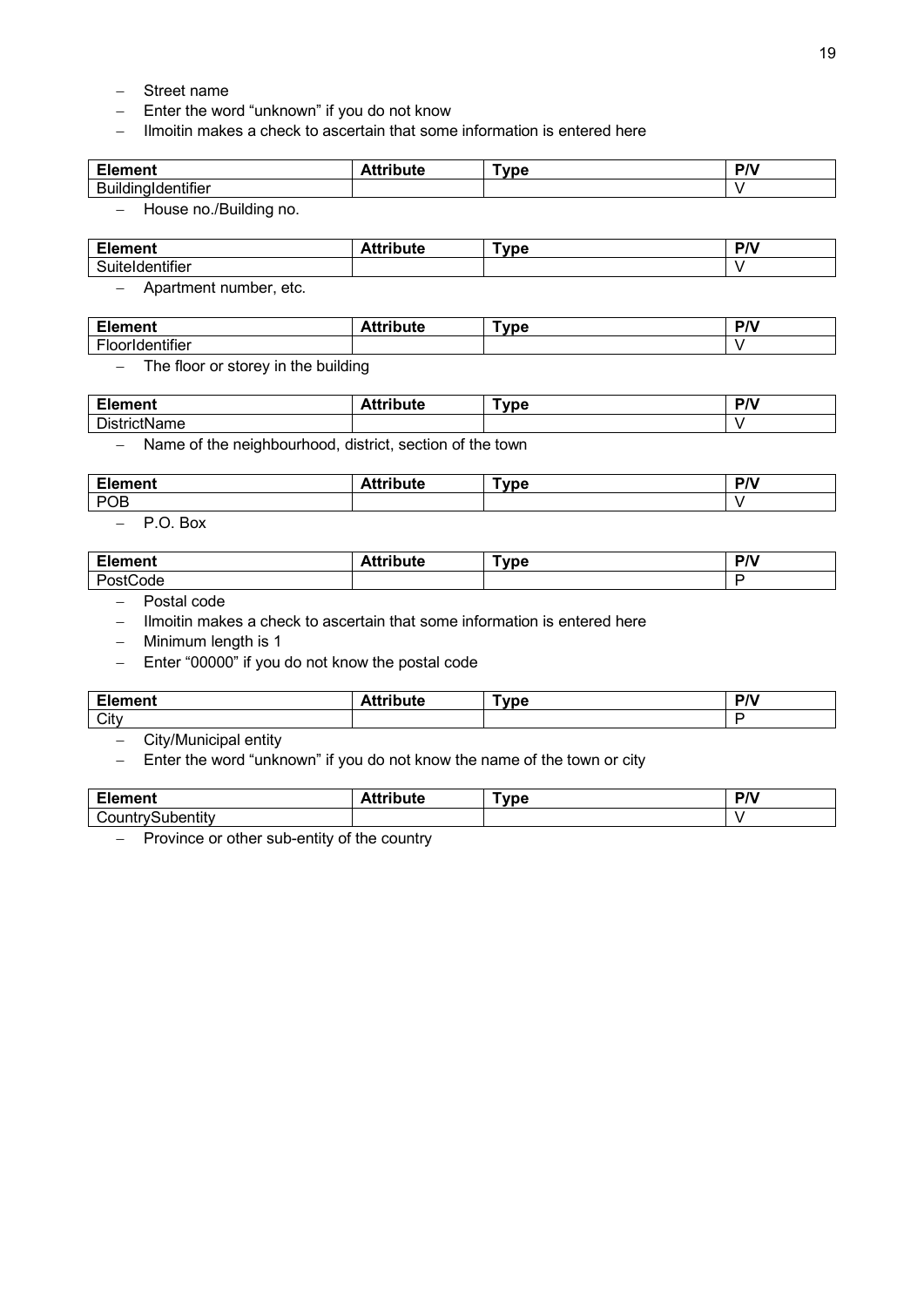# **6 AUTOMATED CHECK PROCESSES RUN BY ILMOITIN**

| A check  | Data element | <b>Description of the check</b>                                                                                                                                                                                                                                                                                                                                                                                                                                                                                                                                                                                                                                                                                                                                                                                                                                                                                                                                                                                                                                                                                                                                                                                                                                                                                                                                                                                                                                                                                                                                                                                                                                                                                                                                                                                                                                            |
|----------|--------------|----------------------------------------------------------------------------------------------------------------------------------------------------------------------------------------------------------------------------------------------------------------------------------------------------------------------------------------------------------------------------------------------------------------------------------------------------------------------------------------------------------------------------------------------------------------------------------------------------------------------------------------------------------------------------------------------------------------------------------------------------------------------------------------------------------------------------------------------------------------------------------------------------------------------------------------------------------------------------------------------------------------------------------------------------------------------------------------------------------------------------------------------------------------------------------------------------------------------------------------------------------------------------------------------------------------------------------------------------------------------------------------------------------------------------------------------------------------------------------------------------------------------------------------------------------------------------------------------------------------------------------------------------------------------------------------------------------------------------------------------------------------------------------------------------------------------------------------------------------------------------|
| process  |              |                                                                                                                                                                                                                                                                                                                                                                                                                                                                                                                                                                                                                                                                                                                                                                                                                                                                                                                                                                                                                                                                                                                                                                                                                                                                                                                                                                                                                                                                                                                                                                                                                                                                                                                                                                                                                                                                            |
| is added |              |                                                                                                                                                                                                                                                                                                                                                                                                                                                                                                                                                                                                                                                                                                                                                                                                                                                                                                                                                                                                                                                                                                                                                                                                                                                                                                                                                                                                                                                                                                                                                                                                                                                                                                                                                                                                                                                                            |
|          | All records  | Error message given: #Aineisto pitää sisällään kiellettyjä merkkejä tai<br>merkkiyhdistelmiä (--,&#,' tai /*)</th></tr><tr><th></th><th></th><th>Translation of error message: The submitted filing contains<br>unacceptable characters, or unacceptable combinations of characters<br><math>(-, 8#, ' or /*)</math></th></tr><tr><th></th><th>MessageRefld</th><th>Ilmoitin.fi checks the format of the Finnish Business ID</th></tr><tr><th></th><th></th><th>Error message given: #Virheellinen ytunnus [] elementissä []</th></tr><tr><th></th><th></th><th>Translation of error message: The Business ID in the [] Element [] is<br>invalid</th></tr><tr><th></th><th><b>TaxRateForCard</b></th><th>Error message given: #Tieto pitää olla välillä 0 - 100%</th></tr><tr><th></th><th></th><th>Translation of error message: The value must be from 0 to 100%</th></tr><tr><th></th><th>ApplicationId</th><th>Ilmoitin.fi checks that the ApplicationId given is unique.</th></tr><tr><th></th><th></th><th>Error message given: #Olet lähettämässä ilmoitusta jo aiemmin<br>käytetyllä ApplicationId:llä</th></tr><tr><th></th><th></th><th>Translation of error message: You are about to send a report with an<br>ApplicationId that has been used previously.</th></tr><tr><th></th><th>PublicListedCompany<br><b>ISIN</b></th><th>The ISIN code must be given, when the answer is "Yes" in the<br>PublicListedCompany element. The format of the ISIN code is also<br>checked.</th></tr><tr><th></th><th></th><th>Error message given:<br>#ISIN-koodi on ilmoitettava kun PublicListedCompany on true<br>#PublicListedCompany / ISIN-koodi on virheellinen</th></tr><tr><th></th><th></th><th>Translation of error messages:<br>ISIN-code must be given when PublicListedCompany is true<br>PublicListedCompany / ISIN-code is invalid</th></tr></tbody></table> |

# <span id="page-19-0"></span>**7 LIST OF MESSAGES FROM ILMOITIN**

| A message<br>is added | Data element | Description of the message                                                                                                                                                                                           |
|-----------------------|--------------|----------------------------------------------------------------------------------------------------------------------------------------------------------------------------------------------------------------------|
|                       | MessageRefID | An error message appears if a report submitted earlier had the same<br>MessageRefID                                                                                                                                  |
|                       |              | Message given: #Olet lähettämässä ilmoitusta jo aiemmin käytetyllä<br>MessageRefld: Ilä, nyt lähetetty sanoma pyyhkii yli kaikki aiemmat<br>samalla MessageRefld:llä lähetetyt ilmoitukset                           |
|                       |              | Translation of message: You are about to send a report with a<br>MessageRefld that has been used previously; if you do that, it will<br>overwrite all the previous report and filings that have this<br>MessageRefld |
|                       | TIN          | An error message appears, if the same file contains several identical<br>TINs or registration numbers                                                                                                                |
|                       |              | Message given: #Olet lähettämässä ilmoitusta, jossa usealla hakijalla<br>on sama TIN ja muu tunnus. Voit lähettää vain yhden hakemuksen<br>per hakija                                                                |